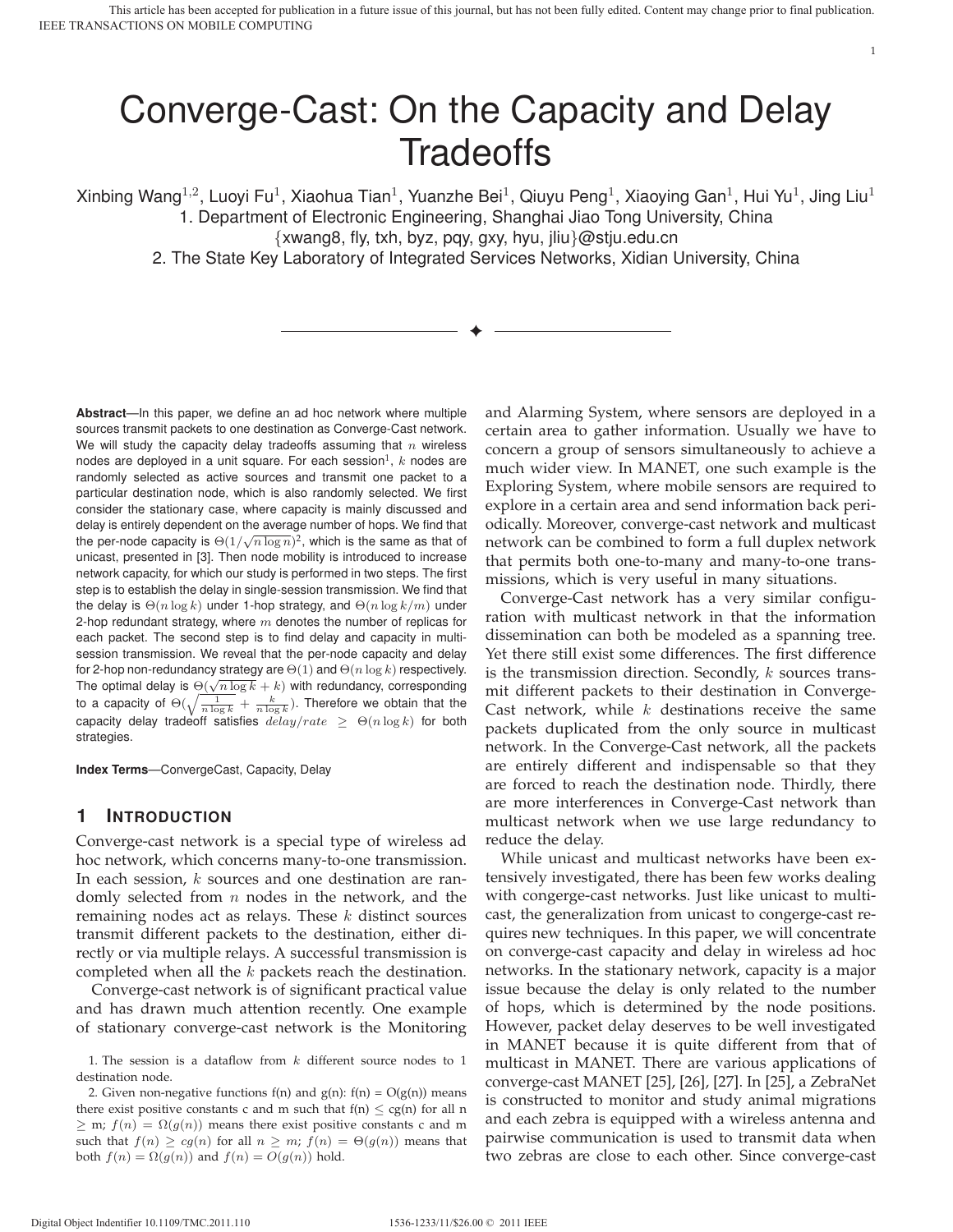network requires k different packets to be delivered to the destination when there are exactly  $k$  source nodes, delay is defined as the longest delay among all sourcedestination pairs. Intuitively, the delay of Converge-Cast network should be larger than that of multicast network, but less than direct extension of unicast network, namely  $k$  times of unicast strategy. Another intuition is that delay increases as the number of replicas decreases, which will actually increase per-node capacity for the better use of bandwidth. Therefore, there should be tradeoffs between capacity and delay in MANET for converge-cast traffic pattern.

**Our main results are presented as follows:** For stationary converge-cast network, the per-node capacity is  $\Theta(1/\sqrt{n \log n})$ , which is identical to the result obtained<br>under unicast network, mentioned in [3]. That is mainly under unicast network, mentioned in [3]. That is mainly because these two types of network require the same number of hops, which is the essential key that controls the capacity between a source-destination pair. For the *i.i.d* mobile converge-cast network, we investigate the 2-hop algorithm with and without redundancy. By adjusting the number of replicas from one packet to a group of relays, the per-node capacity and delay are  $\Theta(1/m)$  and  $\Theta((n \log k)/m)$ , respectively, where m stands for the number of replicas for each packets. This result implies that a smaller delay should be tolerated if more copies are exploited with delay capacity tradeoff  $delay/capacity \geq \Theta(n \log k)$ . This result is better than that of k unicasts, namely  $\Theta(kn)$ , mentioned in [1]. For 2-hop algorithm without redundancy, we prove that adding relay cannot improve the network performance with per-node capacity and delay  $\Theta(1)$  and  $\Theta(n \log k)$ , respectively. The optimal delay for 2-hop algorithm with redundancy is  $\Theta(\sqrt{n \log k} + k)$  and the corresponding capacity is  $\Theta(\sqrt{\frac{1}{n \log k}} + \frac{k}{n \log k})$ .<br>The rest of the nanon is argued.

The rest of the paper is organized as follows. Section 2 discusses some related works. Section 3 describes the network model. Section 4 analyzes the capacity of both static and mobile converge-cast networks. Section 5 studies delay in the single-session transmission under 1-hop and 2-hop algorithms. In Section 6, we study delay and capacity with 2-hop protocol with and without redundancy. Section 7 discusses our results and compare them to that under unicast and multicast. Tradeoffs between capacity and delay are also discussed in this section. Conclusions and future works are presented in Section 8.

# **2 RELATED WORK**

Capacity and delay tradeoff in both static and mobile ad hoc networks is a hot topic in recent years. Gupta and Kumar [3] find that the overall network throughput is  $\Theta(\frac{n}{\sqrt{\log n}})$  in the static network. Some proofs are simplified in [4] and [11] In [12] they show that the simplified in [4] and [11]. In [12], they show that the simplified in [+] and [11]. In [12], they show that the<br>optimal per-node capacity  $\Theta(1/\sqrt{n})$  can be achieved<br>by pearest peigbbor multibon scheme. And in [16], the by nearest neighbor multihop scheme. And in [16], the capacity is derived when each node is equipped with directional antenna. To improve it, Grossglauser and Tse [6] demonstrate that per-node capacity can reach  $\Theta(1)$  by introducing mobility to the network, but incurring a disadvantage of large delay. Then various types of mobility models are investigated in [13] [15] [22] [23] [24][18][21]. Neely et al. [1], for example, present a strategy utilizing redundant packets transmissions along multiple paths in a cell partitioned MANET to reduce delay with a sacrifice on the capacity. They establish the following necessary tradeoff:  $delay/capacity \geq O(n)$  and develop schemes that can achieve  $\Theta(1), \Theta(\frac{1}{\sqrt{n}}), \Theta(\frac{1}{n \log n})$  per-<br>node canceity when the delay contraint is  $\Theta(n)$   $\Theta(\sqrt{n})$ node capacity, when the delay constraint is  $\Theta(n)$ ,  $\Theta(\sqrt{n})$ and  $\Theta(\log n)$ , respectively. In [20], the authors establish the optimal delay constrained unicast capacity. Afterwards, in [7], Lin and Shroff search the optimal capacitydelay tradeoff and identify the limiting factors of the existing scheduling schemes in MANETs. Recently, M. Garetto et al. [30], [30] study the supper-critical and subcritical case in the heterogeneous mobile network and in their following work [31], they find that correlated mobility can increase the capacity delay tradeoffs.

Muticast network is a crucial generalization of the unicast network, which is applicable in many real world scenarios. In [17] and [5], they show that the multicast capacity per session is  $O(\frac{1}{\sqrt{n_s \log n_s p}})$  in static network.<br>In [19], [14], the multicast capacity of delay tolerant networks is studied. After that, Shakkottai [8] proposes an architecture for multicast routing which achieves the upper bound for capacity in order sense. In [2], Wang et al. shows that by 2-hop relay strategy, the expected delay is no less than  $\Omega(\sqrt{n \log k})$  when mobility is introduced and delay of  $O(\sqrt{n \log k})$  is attainable in his proposed<br>scheme with per-pode capacity of  $O(\frac{1}{n \log k})$ scheme with per-node capacity of  $\Omega(\frac{1}{k\sqrt{n\log k}})$ .

# **3 NETWORK MODEL**

In this section, we introduce the network model for converge-cast network and some definitions, which are important for further analysis.

## **3.1 Network model for stationary converge-cast network**

When the network is stationary, the network structure is very similar to that of multicast and we directly follow the model introduced in [5]. The only difference lies in that we revert the roles of source and destinations in [5] and every branch in the spanning tree is directionreversed.

Suppose there are a total of  $n$  nodes randomly and uniformly deployed in a unit square area, where the transmission range for each node is  $r$ . The protocol interference model [3] is adopted, and the critical transmission range  $r = \Omega(\sqrt{\frac{\log n}{n}})$ , making the whole network fully connected [3].

The two main differences between converge-cast and multicast networks are the structure of spanning tree and the definition of throughput. Although the shapes of the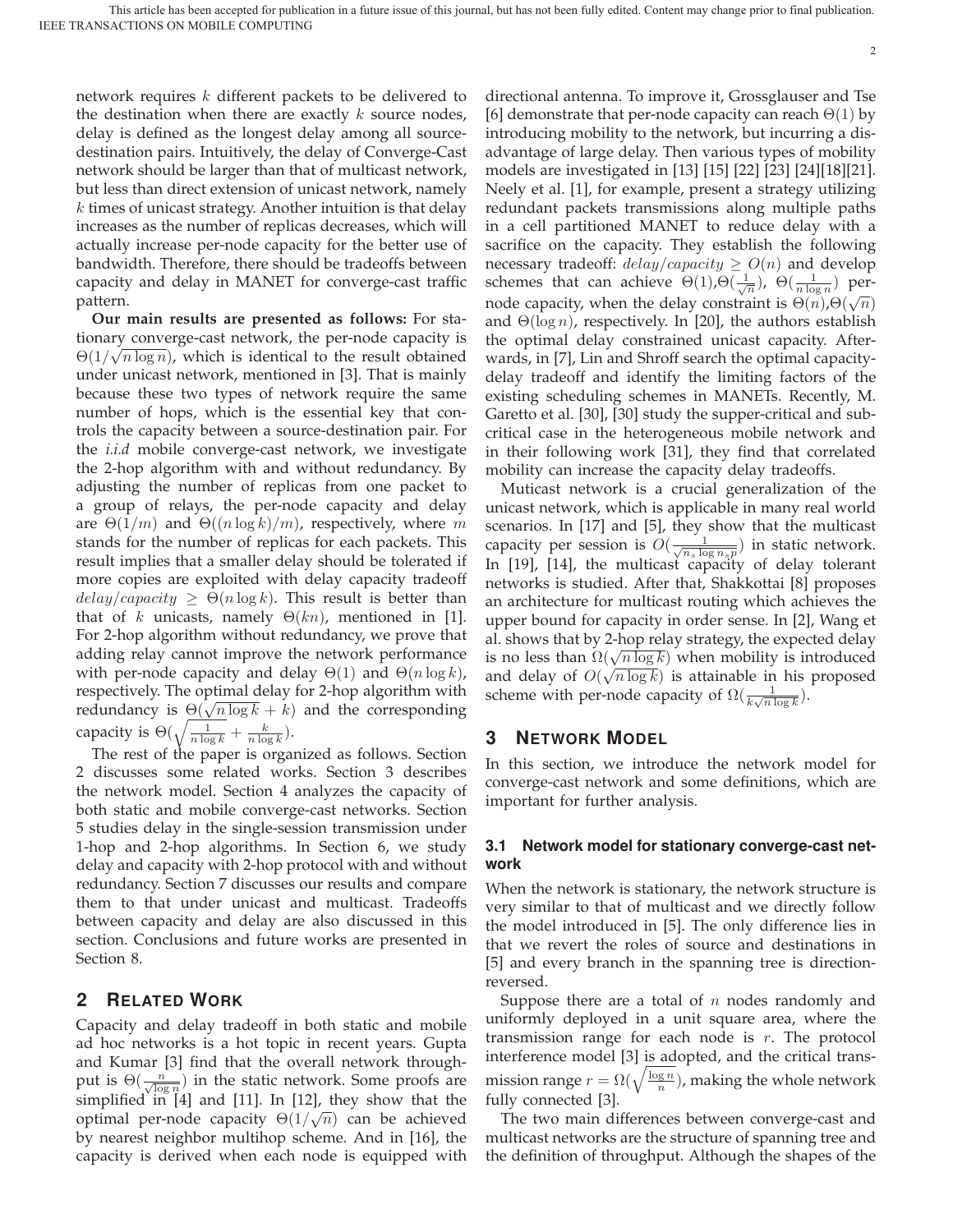

Fig. 1. Traffic pattern



Fig. 2. Multicast data flow diagram



Fig. 3. Converge-cast data flow diagram

spanning tree for these two traffic patterns are identical, the average data rate on each branch is different. Each branch of the spanning tree holds the same data rate in multicast traffic pattern as in Figure (2). However, in converge-cast network, the data rate on each branch is no longer the same because all the packets are entirely different. Since the data stream travels from leaves to the root, each intermediate relay has several inputs but only one output. The output rate for this relay should be larger than the sum of all the input rate as in Figure 3. Therefore, a single session cannot make full use of the network capacity due to the overhead of the root in the spanning tree. The second difference is the definition of throughput. In multicast scheme, all the  $k$  destinations in a session receive the same packet, and only one packet can be treated as valid and the other  $k - 1$  packets are redundancies. In converge-cast scheme, all the  $k$  packets transmitted to the designated destination are entirely different and cannot be treated as redundancy. In other words, the number of packets for each session is  $k$  times larger than that of multicast scheme. However, under practical conditions, only the complete combination of  $k$  packets are useful, and we can also treat all these  $k$ packets as one large packet. Both of these two definitions are reasonable and we will treat them differently in this paper.

3

# **3.2 Network model for mobile converge-cast network**

A cell partitioned model is proposed as interference model, identical to the one in [1]. The unit square is divided into  $c$  non-overlapping cells. Two nodes are permitted to transmit if and only if they are in the same cell. Such model can be implemented by using FDMA, allocating 9 different channels to the 9 adjacent cells. In each cell, only one source-destination pair is permitted to be active to avoid data collision.  $d = n/c$  is defined as the average number of nodes in a cell and Neely [1] showed that  $d^* = 1.7933$  is an optimal value that achieves the maximized capacity.

The basic unit of transmission is a session, which is defined as a whole procedure which begins when  $k$ source nodes sample their packets and ends when all the  $k$  different packets reach the designated destination. In each new time slot, a new session will be initiated with equal probability. When a new session starts,  $k$  sources and one destination will be randomly chosen from  $n$ nodes uniformly and independently. Then the chosen  $k$ packets will be produced and put in the sending pool, with required information such as the current time, the source ID and the destination ID, and etc., waiting to be sent out.

The time axis is divided into time slots with equal length, which can support the transmission of one packet. When a new time slot begins, all the nodes move to a new cell according to a i.i.d. mobility model.

*Buffer model:* There are three pools with unlimited size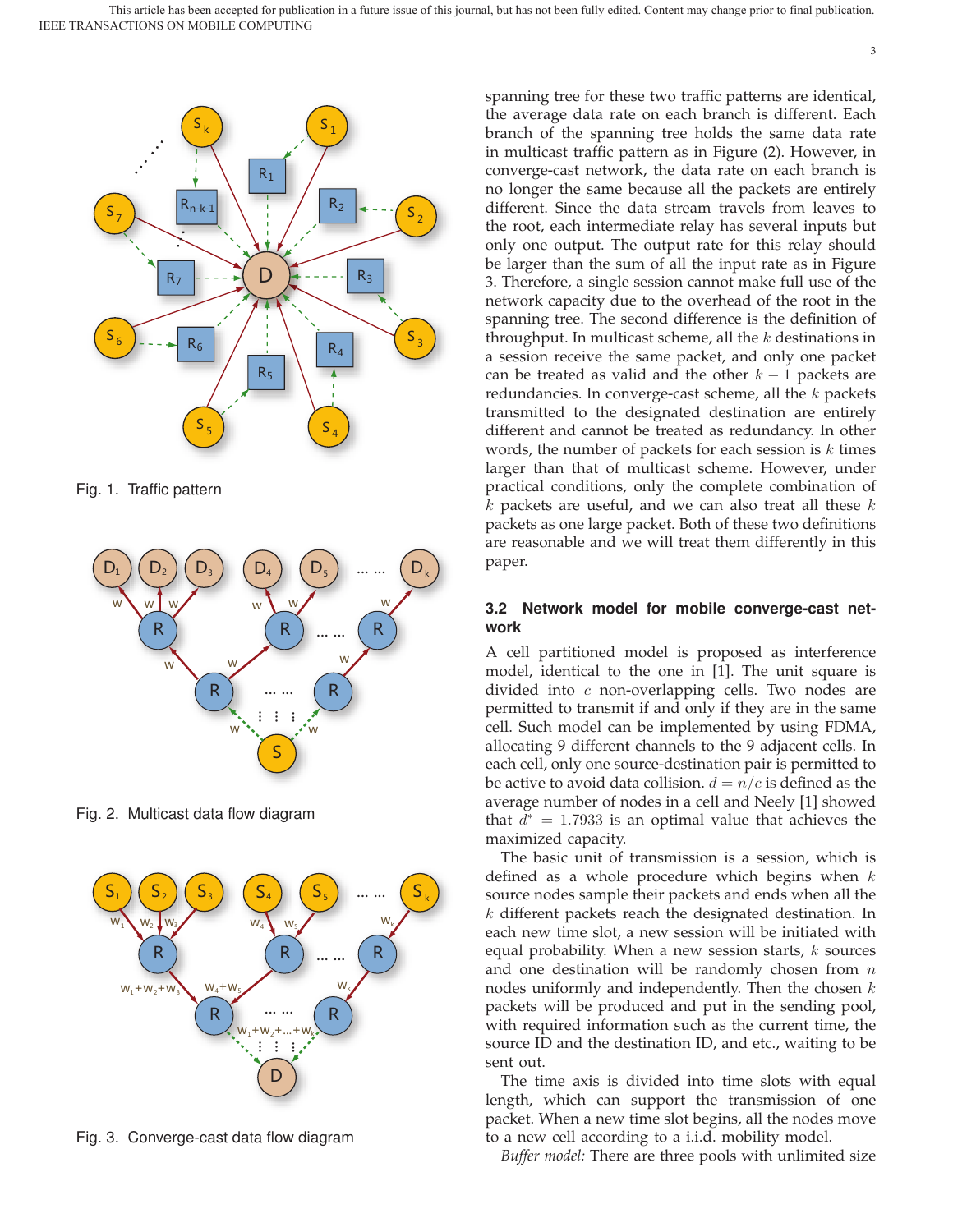in each node: a sending pool, a relaying pool and a receiving pool.

- The sending pool is for packets that is sampled by the node itself. When a new session starts, a new packet is produced and duplicated  $m$  times if the node is selected as source. Then if the node is permitted to transmit its packet, it will randomly choose a packet in the pool and delete it after the transmission.
- The relaying pool is for packets that are sampled by other node and will be sent to other destinations. When this node  $N_{send}$  meets another node  $N_{receive}$ which is the destination of one of the packets  $P$  in the relaying pool, and this pair is selected according to the scheduling strategy, the packet  $P$  will be delivered to the receiving pool in node  $N_{receive}$ . Then the packet  $P$  will be deleted from the relaying pool in node  $N_{send}$ .
- The receiving pool is for packets that are designated for itself. When this node  $N_{receive}$  meets another node  $N_{send}$  which contains a packet P whose destination ID is  $N_{receive}$ , and this pair is selected according to the scheduling strategy, the packet  $P$  will be delivered to the receiving pool in node  $N_{receive}$ . And then the packet  $P$  will be deleted from the relaying pool in node  $N_{send}$ .

*2-hop algorithm:* In 2-hop algorithm, there are two types of transmissions: Source-Relay(S-R) transmission and Relay-Destination(R-D) transmission. Thus, when a particulary pair is selected, there will be two conditions: S-R pair or R-D pair.

- If node  $N_{send}$  contains packet  $P$  in its relaying pool to be sent to  $N_{receive}$ , and  $N_{send}$  is in the same cell as  $N_{receiver}$ , we call  $N_{send}$  and  $N_{receiver}$  a R-D pair.
- If node  $N_{send}$  does not contain packet  $P$  in its relaying pool to be sent to  $N_{receiver}$ , while node  $N_{receive}$  does not contain packet  $P$  in its relaying pool to be sent to  $N_{send}$ , and  $N_{send}$  is in the same cell as  $N_{receive}$ , we call  $N_{send}$  and  $N_{receive}$  a S-R pair.

Consider a particular cell in a time slot, if there are no pairs in the cell (no nodes or only one node), no transmission will happen there; if there are pairs but no R-D pairs in the cell, then two nodes as a S-R pair are randomly selected and permitted to transmit; if there are at least one R-D pair in the cell, then one of the R-D pairs is selected and permitted to transmit. All nodes that are not selected by scheduling strategy will stay idle. One with the earliest birth time is chosen to transmit if more than one packet can be sent from  $N_{send}$  to  $N_{receive}$ .

We therefore define the life period for a single packet as follows: When a packet  $P$  is sent by node  $S_i$ , we must duplicate it  $m$  times and put them in the sending pool in node  $S_i$ . When node  $S_i$  meets another node  $R_j$  in a particulary cell, the packet  $P$  will be sent to relaying pool in node  $R_i$  if the following conditions are satisfied:

• There happens to be no R-D pairs in such cell.

• This node happens to be selected as a transmission pair.

4

• There happens to be no packet of previous session left in the sending pool.

The packet  $P$  stays in relaying pool of node  $R_j$  when it is transmitted from node  $R_i$  to node D. The packet delay is considered as the current time minus the birth of P when the whole session completes. Then all the other  $m - 1$  copies of P are deleted at this time and the life period is finished.

*Definition of delay:* when all the k packets of a same session have reached the destination, the delay will be calculated as the difference between the time when the last packet reaches the destination and the time when the packet is sampled. (Notice that  $k$  packets' birth times are the same.)

*Definition of capacity:* the total capacity of the network is defined as the maximum average total data rate, which disregards the amount of redundancy in each time slot. Note that an upper bound of capacity exists to guarantee the stability of the network.

# **4 USEFUL LEMMAS**

*Lemma 4.1:* The average possibility that every two nodes are selected if they are in a same cell is on the order  $\Theta(1)$ , which is independent with respect to *n*.

*Proof:* Let  $N_{send}$  and  $N_{receive}$  denote the sender and the receiver, respectively. And  $r$  denotes the total number of nodes which can also be selected as transmission pair if one of which are in the same cell as  $N_{send}$  and  $N_{receive}$  do in the whole network. Obviously,  $r < n$ . So the worst situation happened when all nodes in the network can interfere with the transmission between  $N_{send}$  and  $N_{receive}$ , and we will prove that the lemma still holds in such situation.

According to the assumption that the number of cell  $c$  is on the same order as the number of node  $n$ . Let network density  $d = n/c = \Theta(1)$ .

When  $N_{send}$  and  $N_{receive}$  are in the same cell in a certain timeslot, consider the other  $n-2$  nodes that may interfere with the transmission. We have the following expression (although there are  $n - 2$  other nodes in the network, we use  $n$  instead to make the equation simpler, which does not change the result)

 $E$  (Pr( $N_{send}$  is selected as a sender))

 $=$  Pr(No other nodes in the cell)

$$
+\sum_{x=1}^{n} \frac{1}{x+1} \Pr(x \text{ other nodes in the cell})
$$
  
=  $(1 - \frac{1}{c})^n + \sum_{x=1}^{n} \frac{1}{x+1} C_n^x (\frac{1}{c})^x (1 - \frac{1}{c})^{n-x}$   
>  $(1 - \frac{1}{c})^n$   
 $\rightarrow e^{-d}$  (1)

So the average possibility to be chosen as a sender will not diminish to zero when  $n$  goes to infinity. Similar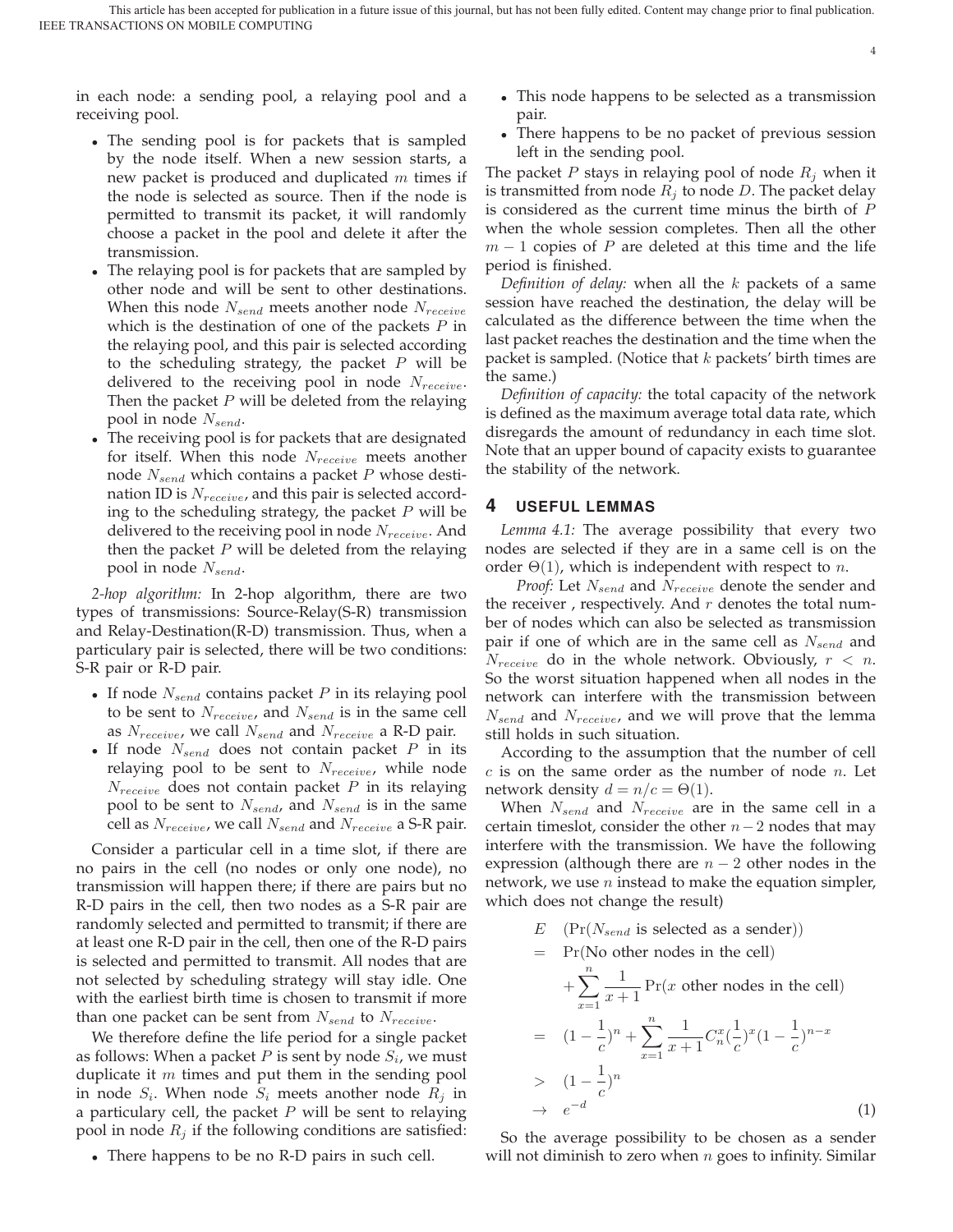IEEE TRANSACTIONS ON MOBILE COMPUTING This article has been accepted for publication in a future issue of this journal, but has not been fully edited. Content may change prior to final publication.

 $\Box$ 

5

result also holds for the average possibility to be chosen as a receiver. Thus, the possibility to be chosen as a sender-receiver pair is still on the order  $\Theta(1)$  and will not diminish to zero.

*Lemma 4.2:*  $\sum_{k=0}^{k} \frac{(-1)^i}{i} C_k^i = \ln(k+1) + r$ , where  $k \ge 1$ and r is an Euler constant. This lemma is proved in [2].

*Proof:* Denote the left-hand side of the equation by *A*(*k*), then we have *A*(*k*-1) =  $\sum_{i=0}^{k-1}$  $\sum_{i=0}$  $\frac{(-1)^i}{i}C_{k-1}^i$ . Notice that  $C_k^i = C_{k-1}^i + C_{k-1}^{i-1}$ , it follows

$$
A(k) - A(k-1) = \sum_{i=0}^{k} \frac{(-1)^i}{i} C_{k-1}^{i-1}
$$

$$
= \frac{1}{k} \sum_{i=0}^{k} (-1)^{i-1} C_k^i \tag{2}
$$

Notice that  $(1 - 1)^k = \sum_{i=0}^k (-1)^i C_k^i = 0$ , hence we obtain  $\sum_{i=0}$  $\sum$ k  $\sum_{i=1}^{k} (-1)^{i-1} C_k^i = -\sum_{i=1}^{k}$ <br>combine with Equati k  $\sum_{i=1}^{k} (-1)^{i} C_{k}^{i} = -\left[\sum_{i=0}^{k} C_{i}\right]$  $\sum_{i=0}^{k} (-1)^{i} C_{k}^{i} - 1 = 1,$ <br>  $A(k) = A(k-1) = 1$ combine with Equation 2, we get  $\AA(\vec{k}) - A(\vec{k} - 1) = \frac{1}{k}$ , then

$$
A(k) = A(1) + \sum_{i=2}^{k} [A(k) - A(k-1)]
$$
  
=  $1 + \sum_{i=2}^{k} \frac{1}{k} = \sum_{i=1}^{k} \frac{1}{k}$  (3)

Since the right-hand side of Equation 3 is the harmonic series, this lemma holds.

*Lemma 4.3:* The total capacity for random stationary ad hoc network with one-hop strategy is  $\Theta(\frac{n}{\log n})$ , and the per node throughout is  $\Theta(\frac{1}{\log n})$ . the per-node throughput is  $\Theta(\frac{1}{\log n})$ .

*Proof:* We label *n* nodes  $1, 2, 3, \cdots, n$ , and they randomly choose their partners labeled  $P_1, P_2, \cdots, P_n$ , where  $1 \leq P_i \leq n$ . Then the maximum number of pairs is equal to the number of different numbers within  $P_1, P_2, \ldots, P_n.$ <br>The question

The question above is equivalent to estimating the average number of replicas of each number within  $P_1, P_2, \dots, P_n$ . For a certain integer within  $[1, n]$ , the expectation of its replices among *n* uniformly distributed expectation of its replicas among  $n$  uniformly distributed random sampling is

$$
E(X) = \sum_{i=1}^{n} i \cdot \Pr(X = i)
$$
  
= 
$$
\sum_{i=1}^{n} iC_n^i \left(\frac{1}{n}\right)^i \left(1 - \frac{1}{n}\right)^{n-i}
$$
  
= 
$$
\left(1 - \frac{1}{n}\right)^n \sum_{i=1}^{n} iC_n^i \rho^i
$$
  

$$
\rightarrow \frac{1}{e} \sum_{i=1}^{n} iC_n^i \rho^i
$$
  
= 
$$
\frac{1}{e} \cdot A(n)
$$
 (4)

where  $\rho = \frac{1}{n-1}$ . Notice that  $C_n^i = C_{n-1}^i + C_{n-1}^{i-1}$ , and it follows follows

$$
A(n) - A(n-1) = \frac{1}{e} \sum_{i=1}^{n} i C_n^i \rho^i - \sum_{i=1}^{n-1} i C_{n-1}^i \rho^i
$$
  

$$
= \sum_{i=1}^{n} i (C_{n-1}^i + C_{n-1}^{i-1}) \rho^i - \sum_{i=1}^{n-1} i C_{n-1}^i \rho^i
$$
  

$$
= \sum_{i=1}^{n} i C_{n-1}^{i-1} \rho^i
$$
(5)

Integral the series of Equation (5), we get

$$
\sum_{i=1}^{n} i C_{n-1}^{i-1} \rho^{i} = \rho \sum_{i=1}^{n} i C_{n-1}^{i-1} \rho^{i-1}
$$
  
\n
$$
= \rho \Big( \int \sum_{i=1}^{n} i C_{n-1}^{i-1} \rho^{i-1} d\rho \Big)'
$$
  
\n
$$
= \rho \Big( \sum_{i=1}^{n} C_{n-1}^{i-1} \rho^{i} \Big)'
$$
  
\n
$$
= \rho \Big( \rho \sum_{i=1}^{n} C_{n-1}^{i-1} \rho^{i-1} \Big)'
$$
  
\n
$$
= \rho \Big( \rho (1+\rho)^{n-1} \Big)'
$$
  
\n
$$
\rightarrow \rho (\rho e)'
$$
  
\n
$$
= \rho e
$$
  
\n
$$
= \frac{e}{n-1}
$$
  
\n(6)

Return to the Equation (5), since the right-hand side of Equation (4) is harmonic series,  $E(X)$  holds the scale of  $\Theta(\log n)$ . This result indicates that there are on average  $\Theta(\log n)$  replicas for each node within n random samplings. Thus, the average number of transmission pairs is on the scale of  $\Theta(\frac{n}{\log n})$ , and the average per-node<br>throughput is  $\Theta(\frac{1}{n})$ throughput is  $\Theta(\frac{1}{\log n})$ .<br>*Lemma 4 4*: The dela

*Lemma 4.4:* The delay of single session with 2-hop strategy is

$$
E(D) = \Theta(\frac{n \log k}{k}).
$$

*Proof:* First we have  $D_i = \min(D_{S_iR_i} + D_{R_iD}|j =$  $1 \cdots m$ ) Then the Probability Distribution Function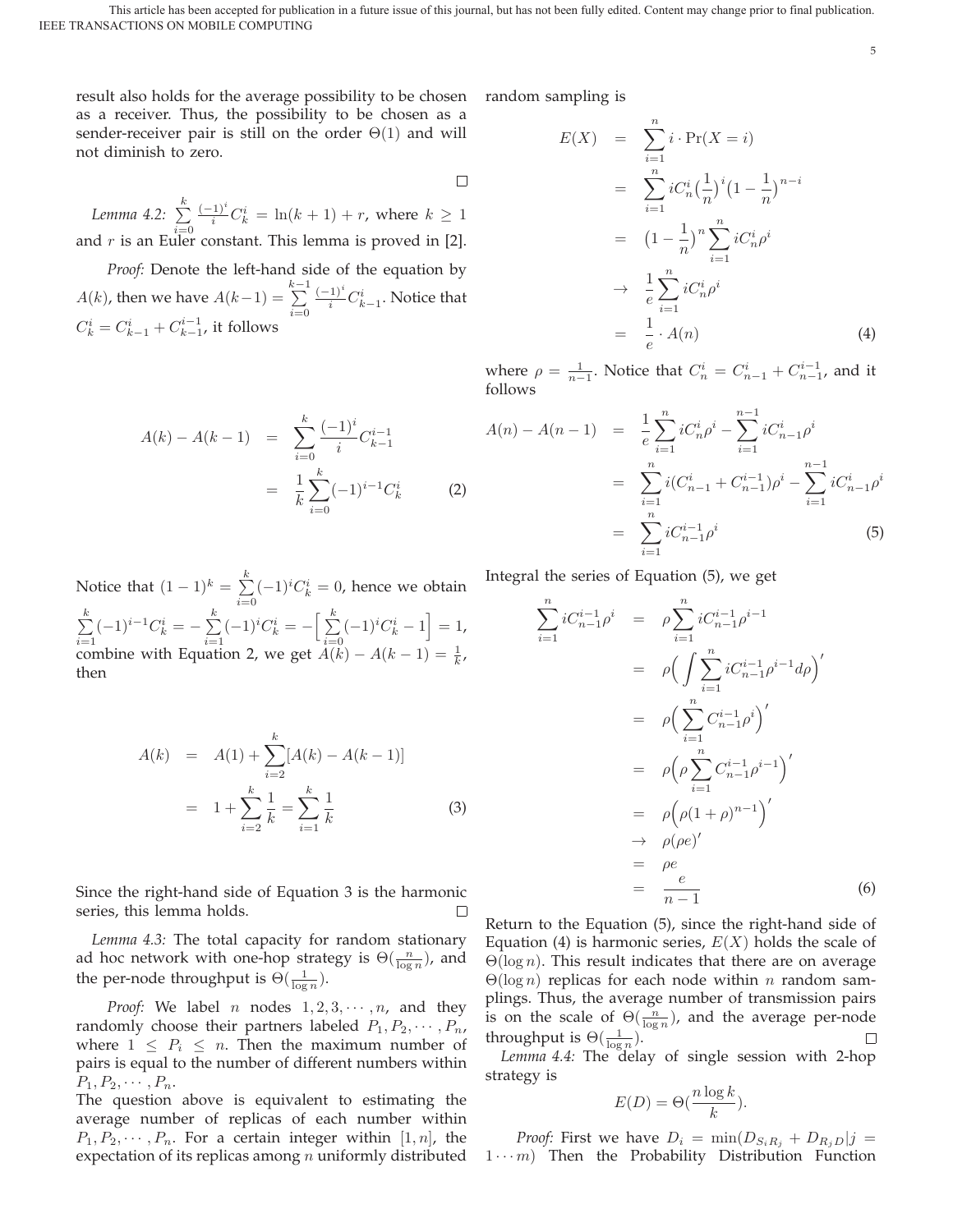$Pr(D_i \leq x)$  can be expressed by that of every Source-Relay-Destination groups. Our aim is to split the S-R-D delay into the combination of S-R delay and R-D delay.

$$
\begin{aligned}\n\Pr \quad & (D_i \leq x) \\
&= \Pr(\min(D_{S_i R_j} + D_{R_j D}, j = 1 \cdots m) \leq x) \\
&= 1 - \Pr(\min(D_{S_i R_j} + D_{R_j D}, j = 1 \cdots m) > x) \\
&= 1 - (1 - \Pr(D_{S_i R_j} + D_{R_j D} \leq x))^m\n\end{aligned}
$$
\n
$$
(7)
$$

Therefore the term  $Pr(D_{S_iR_i} + D_{R_iD} \leq x)$  in Equation 7 becomes expandable. According to Total Probability Formula, we get

$$
\begin{aligned}\n\Pr \quad & (D_{S_i R_j} + D_{R_j D} \leq x) \\
&= \sum_{i=0}^x \Pr(D_{S_i R_j} \leq i) \cdot \Pr(D_{R_j D} = x - i) \\
&= \sum_{i=0}^x \left[ 1 - (1 - P_{SR})^{i+1} \right] \cdot P_{RD} \cdot (1 - P_{RD})^{x - i} \\
& \text{(Similarly to Equation 18)}\n\end{aligned}
$$

 $P_{RD}$  stands for the possibility that a certain relay makes a successful transmission to the destination, and  $P_{SR}$  stands for such transmission from a certain source node to a certain delay. In order to simplify the expression, let  $\tau = 1 - P_{SR}$  and  $\sigma = 1 - P_{RD}$ , put them in the equation above

$$
\begin{aligned}\n\Pr \quad & (D_{S_iR_j} + D_{R_jD} \leq x) \\
&= \sum_{i=0}^{x} [1 - (1 - P_{RD})^{i+1}] \cdot P_{SR} \cdot (1 - P_{SR})^{x-i} \\
&= \sum_{i=0}^{x} [1 - \tau^{i+1}] \cdot (1 - \sigma) \cdot \sigma^{x-i} \\
\text{(Geometric series summation)}\n\end{aligned}
$$

$$
= 1 - \left( \tau^{x+1} + \sigma(1-\tau) \cdot \frac{\tau^{x+1} - \sigma^{x+1}}{\tau - \sigma} \right) \tag{8}
$$

Return to Equation 7, we get

$$
\Pr \left( D_i \le x \right) \n= 1 - (1 - \Pr(D_{S_i R_j} + D_{R_j D} \le x))^m \n= 1 - \left( \tau^{x+1} + \sigma(1-\tau) \cdot \frac{\tau^{x+1} - \sigma^{x+1}}{\tau - \sigma} \right)^m
$$
\n(9)

Equation 9 is quite complex, so proper approximation is needed. Consider  $\tau$ ,  $\sigma$  first, according to Lemma 4.1

$$
\tau = 1 - P_{SR} = 1 - \frac{M_1}{c} \tag{10}
$$

and similarly

$$
\sigma = 1 - P_{RD} = 1 - \frac{M_2}{c} \tag{11}
$$

where  $M_1$  and  $M_2$  stands for the possibility for the two certain nodes be selected as S-R pair and R-D pair, respectively. Notice that  $M_1 > M_2$ .

Then recall Equation 9, and maintaining characteristics of PDF, we get

$$
\begin{aligned}\n\Pr \quad & (D_i \leq x) \\
&= 1 - \left(\tau^{x+1} + \sigma(1-\tau) \cdot \frac{\tau^{x+1} - \sigma^{x+1}}{\tau - \sigma}\right)^m \\
&= 1 - \left(\tau^{x+1} + \left(1 - \frac{M_2}{c}\right) \cdot \frac{M_1/c}{(M_2 - M_1)/c} \cdot (\tau^{x+1} - \sigma^{x+1})\right)^m \\
&\approx 1 - \left(\tau^{x+1} + \frac{M_1}{M_2 - M_1} (\tau^{x+1} - \sigma^{x+1})\right)^m \quad (12)\n\end{aligned}
$$

Let  $T(x)$  denote the term

$$
T(x) \stackrel{\Delta}{=} \tau^x + \frac{M_1}{M_2 - M_1} (\tau^x - \sigma^x),
$$

and see Equation 16

$$
E(D) = \sum_{x=0}^{+\infty} x \cdot [\Pr(D_i \le x)^k - \Pr(D_i \le x - 1)^k]
$$
  
= 
$$
\sum_{x=0}^{+\infty} x \cdot ([1 - T^m(x + 1)]^k - [1 - T^m(x)]^k)
$$
  
= 
$$
\sum_{x=0}^{+\infty} x \cdot \sum_{i=0}^{k} (-1)^k C_k^i [T^{mi}(x + 1) - T^{mi}(x)]
$$
  
(Binomial expansion) (13)

We first simplify the scale of differential of  $T(x)$ 

$$
T' = \left(\frac{M_2}{M_2 - M_1} \tau^x - \frac{M_1}{M_2 - M_1} \sigma^x\right)'
$$
  
= 
$$
\frac{M_2}{M_2 - M_1} \tau^x \ln \tau - \frac{M_1}{M_2 - M_1} \sigma^x \ln \sigma
$$
  
= 
$$
\frac{M_2}{M_2 - M_1} \tau^x \ln \left(1 - \frac{M_1}{c}\right) - \frac{M_1}{M_2 - M_1} \sigma^x \ln \left(1 - \frac{M_2}{c}\right)
$$

Since the term  $\frac{M_1}{c}$  and  $\frac{M_2}{c}$  become infinitesimal when  $n$  goes to infinity, we use Taylor's expansion and approximation  $ln(1 + x) \approx x$ , we get

$$
T' \approx -\frac{M_2}{M_2 - M_1} \tau^x \cdot \frac{M_1}{c} + \frac{M_1}{M_2 - M_1} \sigma^x \cdot \frac{M_2}{c}
$$
  
= 
$$
\frac{M_1 M_2}{M_1 - M_2} \cdot \frac{1}{c} \cdot (\tau^x - \sigma^x)
$$
  
= 
$$
\frac{M_0}{c} (\tau^x - \sigma^x)
$$
 (14)

According to Lagrange's Differential intermediate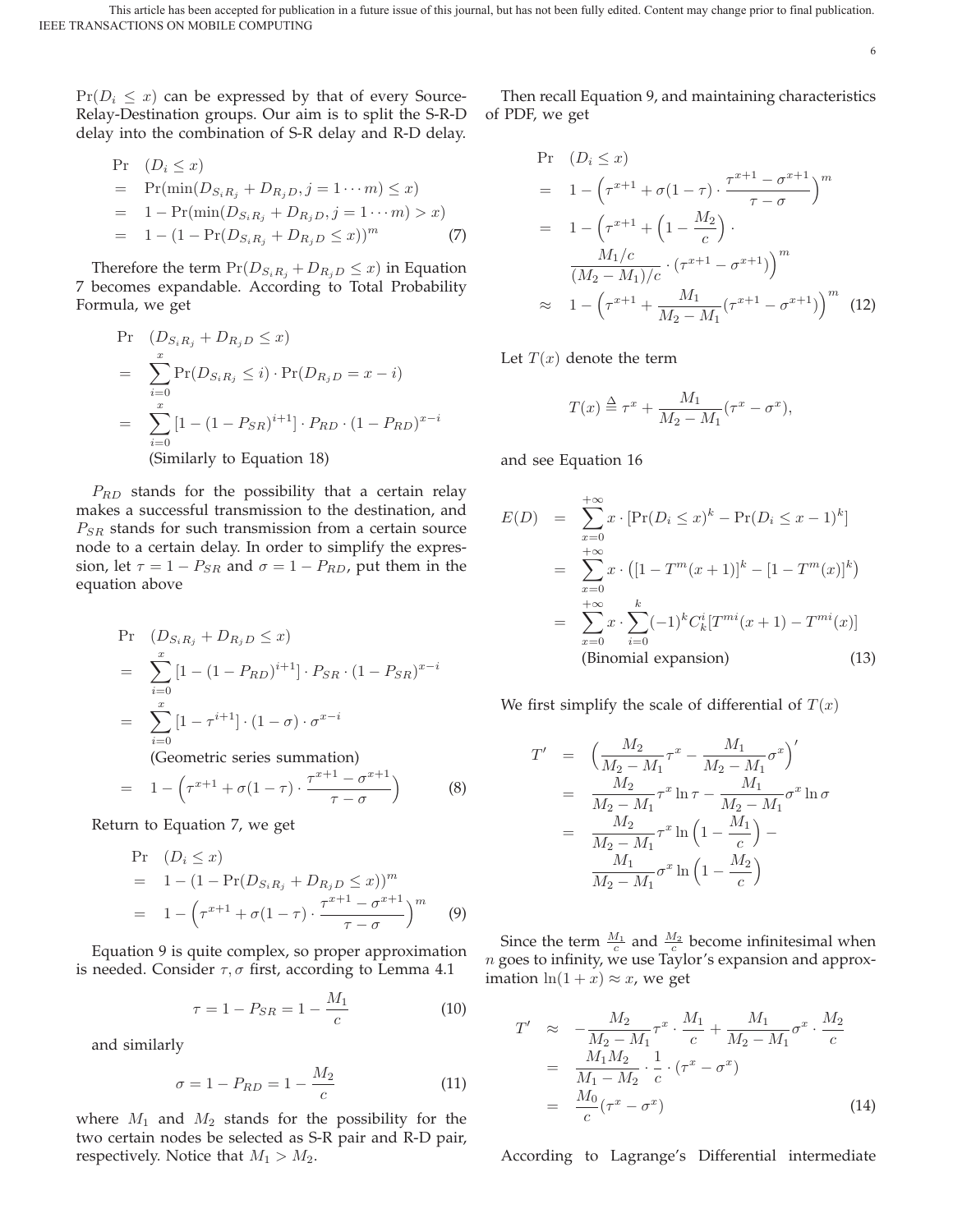7

 $\Box$ 

value theorem, we get

$$
E(D) = \sum_{x=0}^{+\infty} x \cdot \sum_{i=0}^{k} (-1)^{i} C_{k}^{i} [T^{mi}(x+1) - T^{mi}(x)]
$$
  
\n
$$
= \sum_{x=0}^{+\infty} x \cdot \sum_{i=0}^{k} (-1)^{i} C_{k}^{i} [T^{mi}(\xi)]'
$$
  
\n(where  $x \le \xi \le x+1$ )  
\n
$$
= \sum_{x=0}^{+\infty} x \cdot \sum_{i=0}^{k} (-1)^{i} C_{k}^{i} \cdot mi \cdot T^{mi-1}(\xi) \cdot T'(\xi)
$$
  
\n
$$
= m \sum_{i=0}^{k} (-1)^{i} i C_{k}^{i} \sum_{x=0}^{+\infty} x \cdot T^{mi-1}(\xi) \cdot T'(\xi)
$$
  
\n(Exchange of summing label)

$$
\approx \frac{mM_0}{c} \sum_{i=0}^k (-1)^{i-1} i C_k^i \sum_{x=0}^{+\infty} x \tau^{xmi}
$$

$$
= \frac{mM_0}{c} \sum_{i=0}^k (-1)^{i-1} i C_k^i \cdot \frac{1}{(1 - \tau^{mi})^2}
$$
(Refer to Equation 17)

Notice that

$$
1 - \tau^{mi} = 1 - \left(1 - \frac{M_1}{c}\right)^{mi} \approx \frac{M_1 mi}{c}
$$

We have

$$
E(D) = \frac{mM_0}{c} \sum_{i=0}^{k} (-1)^{i-1} i C_k^i \cdot \frac{c^2}{M_1^2 m^2 i^2}
$$
  
= 
$$
\frac{M_0 c}{M_1^2 m} \sum_{i=0}^{k} \frac{(-1)^{i-1}}{i} C_k^i
$$
  
= 
$$
\Theta(\frac{n}{m} \log k)
$$
  
(Lemma 4.2) (15)

 $\Box$ 

# **5 CAPACITY OF STATIONARY CONVERGE-CAST NETWORK**

In this section, we mainly study the capacity of stationary converge-cast networks. The capacity of stationary ad hoc network has already been discussed in a lot of papers previously. Recall that Gupta and Kumar studied stationary unicast ad hoc network with per-node capacstationary unitast at not network with per-note tapacity  $\Theta(1/\sqrt{n \log n})$ [3], and Li et al. showed that the per-<br>node capacity of multicast petwork is  $\Theta(1/\sqrt{kn \log n})$ [5] node capacity of multicast network is  $Θ(1/\sqrt{kn \log n})[5]$ ,<br>which dogenerates by the factor of  $\sqrt{k}$ . The reason mode capacity or multicast network is  $\Theta(1/\sqrt{\kappa n} \log n)$ [5],<br>which degenerates by the factor of  $\sqrt{k}$ . The reason for such degeneration is that multicast traffic pattern requires more redundancy since the whole transmission is a spanning tree, while unicast pattern only needs a chain, whose length only depends on the number of hops.

Then we know that an efficient way to estimate the upper bound in static converge-cast networks is to study its redundancy under the pattern.

*Theorem 5.1:* The total capacity for random stationary ad hoc network with one-hop strategy is  $\Theta(\frac{n}{\log n})$  with per-node throughput  $\Theta(\frac{1}{\log n})$ .<br>*Proof:* See details in Sectic

*Proof:* See details in Section 4.3.

However, relays are necessary according to protocol model, yet Theorem 5.1 only shows the capacity of static ad hoc network with no relays. Then the whole transmission route can be treated as a chain whose length can be treated as redundancy because the whole transmission utilizes the same number of transmissions. In [3], the authors showed that the average number of hops in static ad hoc network is  $\Theta(\sqrt{\frac{n}{\log n}})$  and therefore

leads to  $\Theta(\sqrt{\frac{n}{\log n}})$  redundancy.

*Theorem 5.2:* The maximum total capacity for a random stationary ad hoc network with  $n$  nodes and redundancy *m* is  $O(\frac{n}{m \log n})$ , while the per-node throughput is  $O(\frac{1}{m \log n})$ .<br>*Proof:* We first consider the case where there is no

redundancy and every packet is transmitted from source directly to the destination. We have proved in Theorem 7.1 that the per-node capacity is  $O(\frac{1}{\log n})$ . When redun-<br>dancy is introduced all the packets will be transmitted m dancy is introduced, all the packets will be transmitted  $m$ times on average in its session. However, the total number of transmission pairs in each time slot is  $O(\frac{n}{\log n})$ .<br>If there exists an algorithm that we can be informed all If there exists an algorithm that we can be informed all the transmission pairs in the future  $T$  timeslots and write them in a table (notice that the pair with same nodes but in different time slots are treated as different pairs), we can deploy them for certain packets. Notice that each packet needs  $m$  pairs to finish its transmission and in this case  $m = O(\frac{nT}{\log n})$ . Therefore the maximum number<br>of packets that can be transmitted is  $O(\frac{nT}{\sqrt{n}})$ . When T of packets that can be transmitted is  $O(\frac{nT}{m \log n})$ . When T goes to infinity, the capacity can be treated as the average transmission rate, namely  $O(\frac{n}{m \log n})$ .<br>Theorem 5.2 can be used to explain the results in both

unicast [3] and multicast [5]. For unicast, the average redundancy is  $m = \Theta(\sqrt{\frac{n}{\log n}})$ , then the total capacity is  $O(\frac{n}{m \log n}) = O(\sqrt{\frac{n}{\log n}})$ ; For multicast, the average number of edges of the spanning tree is  $m = \Theta(\sqrt{k} \cdot \sqrt{\frac{n}{\log n}})$ then the total capacity is  $O(\frac{n}{m \log n}) = O(\sqrt{\frac{n}{k \log n}})$  when  $k = O(\frac{n}{\log n}).$ <br>Theorem 5

*Theorem 5.3:* There exists an algorithm that can make full use of the network capacity.

*Proof:* Suppose we know all the transmission pairs in the future  $T$  timeslots and write them in a table. And we also know every mission that may happen, sorted by the starting time, labeled  $S_1, S_2, \cdots$ . Then we will build a scheduling strategy to make full use of transmission capacity.

Take  $S_1$ , and look up on the table. Catch and remove the pairs that are needed in  $S_1$  transmission. The earlier the time, the higher the priority. Then we take  $S_2$ , with the same procedure, and look up on the table. Catch and remove the pairs that is needed in  $S_2$  transmission. The procedure continues. procedure continues.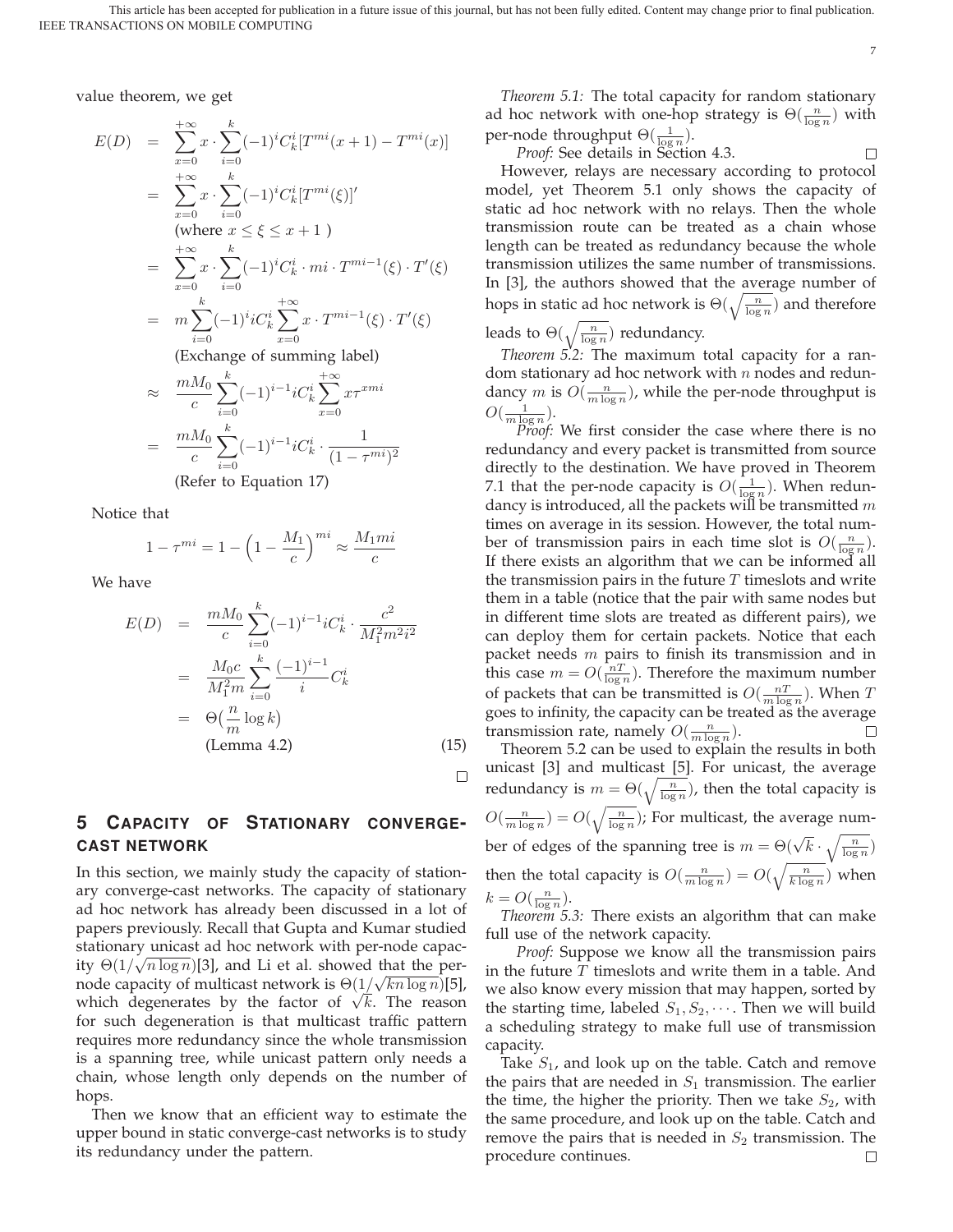8

As we have mentioned, the structure of spanning tree is the same as that of multicast according to [5], the average number of edges in a random spanning tree is  $\Theta(\sqrt{k} \cdot \sqrt{\frac{n}{\log n}})$ . We know that the result obtained in previous work does not vary in converge-cast network.

*Theorem 5.4:* The average redundancy of stationary converge-cast network is  $\Theta(\sqrt{\frac{n}{\log n}})$ , which is independent of the speaking of assumption dent of the number of sources k.

*Proof:* Consider a spanning tree, the average length of k routes from k leaves to the root is  $\Theta(\sqrt{\frac{n}{\log n}})$ . Let  $\lambda_1, \lambda_2, \dots, \lambda_k$  denote the data rates of the k sources. Then the total valid transmission rate is  $\lambda = \lambda_1 + \lambda_2 + \cdots + \lambda_k$ . Notice that this rate remains the same in each layer of the tree, and the average number of layers is  $\Theta(\sqrt{\frac{n}{\log n}})$ . The total transmission rate of the spanning tree is  $\Theta(\sqrt{\frac{n}{\log n}})$ . λ, and therefore the number of redundancy is  $\Theta(\sqrt{\frac{n}{\log n}})$ , which is independent of  $k$ .

According to Theorem 5.2 and Theorem 5.4, the total capacity for stationary converge-cast network is  $\Theta(\sqrt{\frac{n}{\log n}})$  with per-node throughput  $\Theta(\sqrt{\frac{1}{n \log n}})$ . The result is the same as that of unicast, which indicates that the converge-cast network is essentially a unicast network.

# **6 DELAY OF SINGLE SESSION IN MOBILE CONVERGE-CAST NETWORK**

In this section, we study the delay of single session in mobile converge-cast network. Denote the corresponding delays of k packets as  $D_1, D_2, D_3, \cdots, D_k$ . Note that the delay consists of two types of delays: transmission delay and queuing delay. However, transmission delay can be ignored since there are at most 2 hops in this model and such assumption does not change the order of the result. The total delay is defined as the maximum of  $k$  delays:

$$
D=\max(D_1,D_2,\cdots,D_k)
$$

The order of delay can be analyzed by taking its expectation:

$$
E(D) = \sum_{x=0}^{+\infty} x \cdot \Pr(D = x)
$$
  
= 
$$
\sum_{x=1}^{+\infty} x \cdot [\Pr(D \le x) - \Pr(D \le x - 1)]
$$

Since all the sources are equally treated and mutually independent,

$$
Pr(D \le x) = Pr(max(D_1, D_2, \cdots, D_k) \le x)
$$
  
= 
$$
Pr(D_1 \le x \land D_2 \le x \land \cdots \land D_k \le x)
$$
  
= 
$$
Pr(D_i \le x)^k
$$

Finally, we obtain the expression of delay as

$$
E(D) = \sum_{x=0}^{+\infty} x \cdot [\Pr(D_i \le x)^k - \Pr(D_i \le x - 1)^k].
$$
 (16)

# **6.1 The estimation of delay by using 1-hop algorithm**

We first consider a simple case where only Source-Destination transmission is allowed and the delay is simply the Source-Destination transmission delay. Thus we have  $D_i = D_{S_i D}$ . To begin with, we introduce an important equation

$$
\sum_{x=0}^{+\infty} xT^x = \frac{T}{(1-T)^2}.
$$
 (17)

Let  $Pr(D_{S_iD} = x)$  denote the probability that the time required for a successful transmission from source  $S_i$  to  $D$  is  $x$ . Obviously, such probability follows a geometric distribution with  $Pr(D = x) = (1 - P_{SD})^x P_{SD}$ .

Then according to Geometric Series Summation,  $Pr(D_{S_iD} \leq x)$  can be expressed as

$$
Pr(D_{S_i D} \le x) = \sum_{x=0}^{+\infty} P_{SD} (1 - P_{SD})^x
$$
  
= 1 - (1 - P\_{SD})^{x+1} (18)

We label  $\gamma = 1 - P_{SD}$  and substitute it into Equation (16)

$$
E(D) = \sum_{x=0}^{+\infty} x \cdot [(1 - \gamma^{x+1})^k - (1 - \gamma^x)^k]
$$
  
\n
$$
= \sum_{x=0}^{+\infty} x \cdot \sum_{i=0}^k (1 - \gamma^i) \cdot C_k^i \cdot (-1)^{i+1} \cdot \gamma^{ix}
$$
  
\n(According to Binomial Expansion)  
\n
$$
= \sum_{i=0}^k (1 - \gamma^i) \cdot C_k^i \cdot (-1)^{i+1} \sum_{x=0}^{+\infty} x \gamma^{ix}
$$
  
\n
$$
= \sum_{i=0}^k (1 - \gamma^i) \cdot C_k^i \cdot (-1)^{i+1} \cdot \frac{\gamma^i}{(1 - \gamma^i)^2}
$$
  
\n(Equation 17)  
\n
$$
= \sum_{i=0}^k \frac{\gamma^i}{(1 - \gamma^i)} \cdot C_k^i \cdot (-1)^{i+1}
$$
  
\n
$$
= -1 + \sum_{i=0}^k \frac{1}{(1 - \gamma^i)} \cdot C_k^i \cdot (-1)^{i+1}
$$
 (19)

In order to obtain  $\gamma$ , we need to calculate  $P_{SD}$ , which stands for the probability that a certain source can transmit data to a certain destination. Such an event happens when these two nodes reside in the same cell and are chosen to be the pair that can communicate. For the event that the two nodes meet in a particular cell, we have  $P_{meet} = 1/c$ . And for the event that the two nodes are chosen as an active pair, we find the average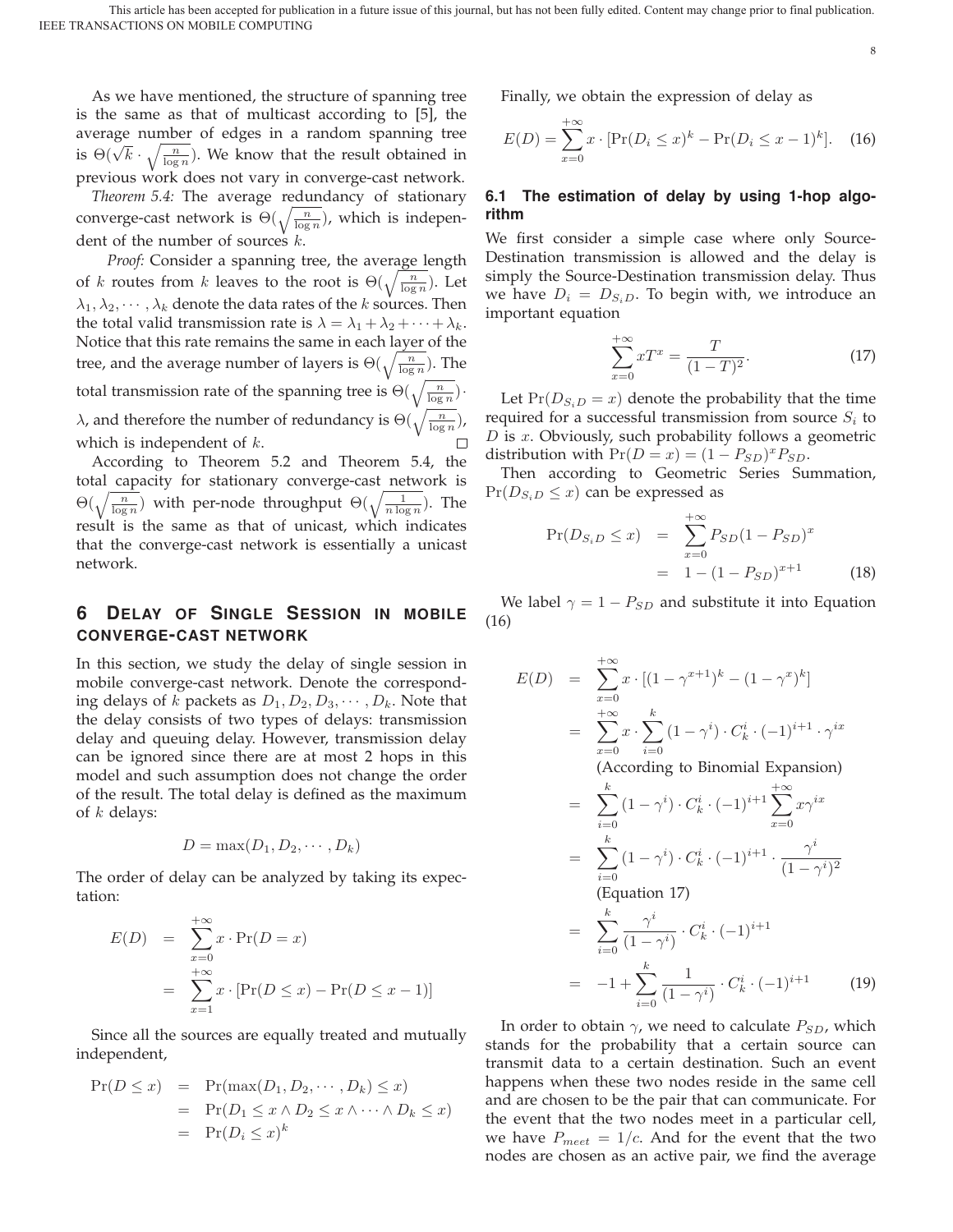probability is a constant and independent of growth of n, according to Lemma 4.1. Thus we have

$$
\gamma \quad = \quad 1 - \frac{M}{c}
$$

Then we apply the Binomial Expansion and the fact that  $i \leq k = o(n)$ 

$$
1 - \gamma^i \approx 1 - (1 - \frac{M}{c})^i
$$

$$
= \frac{Mi}{c}
$$

Then according to Lemma 4.2,  $E(D)$  is characterized as follows,

$$
E(D) = -1 + \frac{c}{M} \sum_{i=0}^{k} (-1)^{i+1} \cdot \frac{C_k^i}{i}
$$
  
= 
$$
\Theta(\frac{c}{M} \log k)
$$
  
= 
$$
\Theta(n \log k).
$$
 (20)

#### **6.2 Delay estimation of 2-hop algorithm**

In this part, we only take Source-Relay transmission and Relay-Destination transmission into consideration, and ignore direct Source-Destination transmission, which means that all the packets should take a typical 2 hop journey from source to destination. Since we only consider the 2-hop transmission, and each source node will send their packets to the destination via  $m$  different relays, the delay of a single node can be expressed as the minimum one among  $m$  2-hop transmission delays. Here we only present the result and the detailed proof is provided in 4.4.

*Theorem 6.1:* The expectation of delay in 2-hop single session mobile converge-cast network is

$$
E(D) = \frac{n \log k}{k}.
$$

# **7 DELAY AND CAPACITY FOR MULTI SESSION IN MOBILE CONVERGE-CAST NETWORK**

In this section, we focus on the multi-session transmission, which relies on the results of single-session transmission. Capacity and delay of the converge-cast network will be derived under protocols with and without redundancy.

#### **7.1 Protocol without redundancy**

In this part we will discuss non-redundancy scheme. When we turn to multi-session, we have to consider, as usual, the definition of capacity and delay in the network. We focus on the order of delay first. According to the result of the 1-hop scheme of single-session Equation (20), the average delay of 1-hop is  $\Theta(n \log k)$  for each session. The following theorem shows that such a result still holds for multi-session.

*Theorem 7.1:* The average delay for 1-hop convergecast network is  $\Theta(n \log k)$ .

 $\overline{Q}$ 

*Proof:* The 1-hop scheme only allows Source-Destination transmission in the network, which indicates that the source node keeps the packet all the time until it meets the destination. Thus, the number of transmissions equals  $k$  for each session and no extra transmission exists. Therefore, the only difference between the single session 1-hop and multi session 1-hop is that the number of nodes that have chances to compete for the transmission is larger than  $k$ . However, according to Lemma 4.1, the minimum probability of being selected is independent of  $n$ . Therefore, all the results for 1-hop single session still holds for 1-hop multi session and the expected delay is  $\Theta(n \log k)$ .  $\Box$ 

In the following theorem, we will continue to show that non-redundancy 2-hop scheme does not improve the performance of the network.

*Theorem 7.2:* Non-redundancy relay scheme does not improve the delay and capacity in ad hoc networks.

*Proof:* Obviously, adding relays cannot improve the capacity, as proved in [1]. We need to consider the delay under this scheme. Assume that a certain packet is sent to its destination by two routes: via relay or via direct transmission. For direct transmission, the source waits until it resides in the same cell as the destination. For non-direct transmission, the source will send the packet to one of the relay, and then the relay waits until it meets the destination. By comparing these two strategies, we find that the second step of non-direct transmission is no different from the direct transmission, and therefore follows the same distribution function. Notice that  $E(D_{S-R-D}) > E(D_{R-D}) = E(D_{S-D})$ , we prove that relay cannot improve the performance of ad hoc network when no redundancy is used.

Then we come to the capacity. In [6], Grossglauser et al. showed that per-node capacity is  $\Theta(1)$  without redundancy in MANET under unicast traffic pattern. In multicast networks with mobility [2], the authors showed that the per-node capacity is  $\Theta(1/k)$ , with no redundancy. The degeneration rate of  $k$  mainly results from the fact that every single packet has  $k$  different destinations, and thus the output stream is increased by  $k$  times. Intuitively, the per-node capacity for convergecast network is  $\Theta(1)$ , identical to that of the unicast network.

*Theorem 7.3:* The per-node capacity of the mobile converge-cast network without redundancy is  $\Theta(1)$ .

*Proof:* According to Theorem 1 in [1], we know that the network can stably and sufficiently support any rate  $\lambda < \mu$ , where  $\mu = \frac{p+q}{2d}$ .<br>For converge-cast n

For converge-cast networks, the output stream from sources is the same as that of the unicast network, which achieves the per-node capacity of  $\Theta(1)$ . We mainly concern the input stream to the destinations. Each destination node has to receive  $k$  different packets from  $k$  different sessions. However, the probability that the session is selected as a destination among these  $k + 1$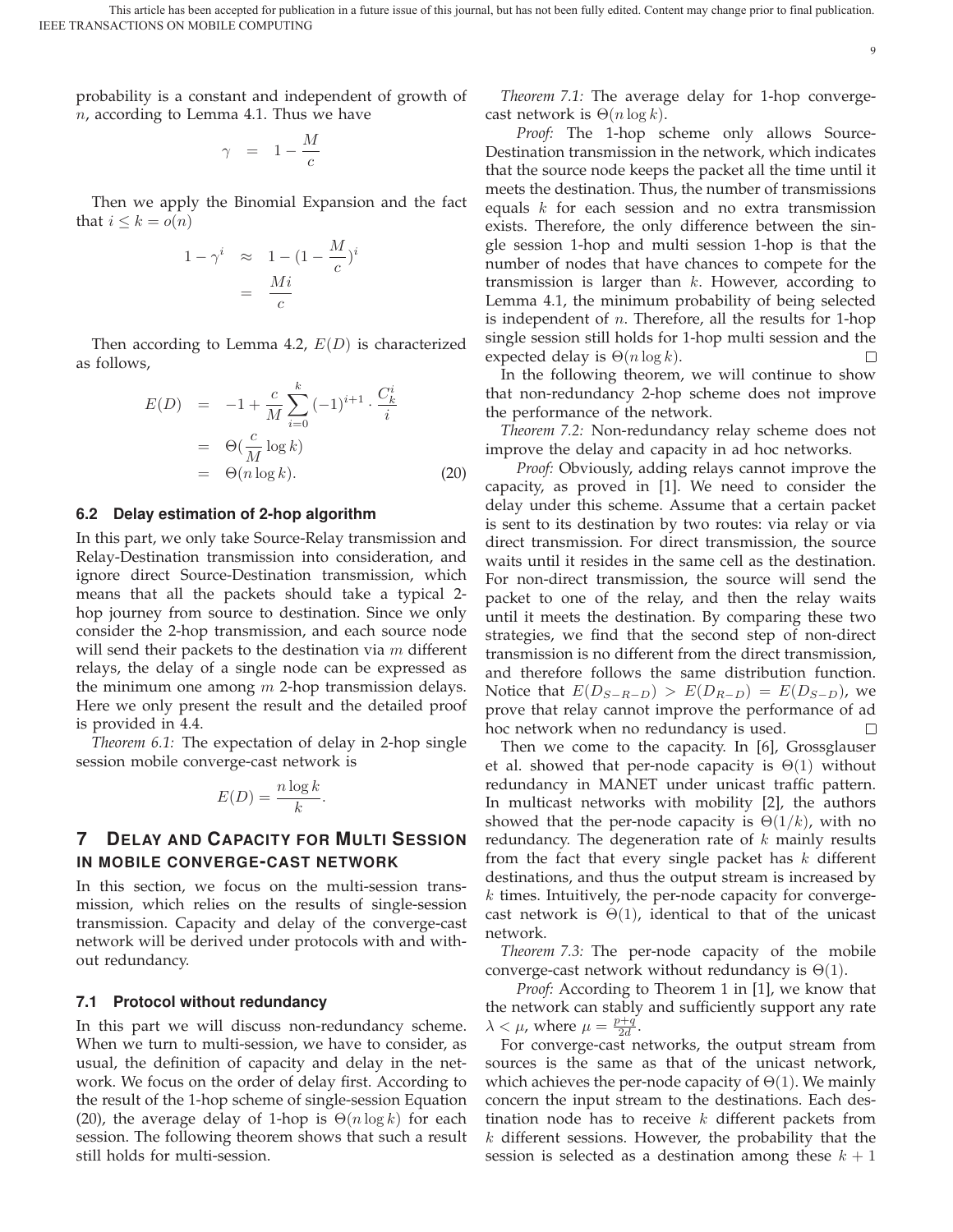10

nodes is only  $\frac{1}{k}$ . If the whole network is divided into  $\left[\frac{n}{k+1}\right]$  groups, with  $k+1$  nodes for each group (We assume *n* is dividable by  $k+1$ ). For each group, the input stream *n* is dividable by  $k+1$ ). For each group, the input stream to each destination is  $\frac{k}{k+1} = \Theta(1)$ . Therefore, the input<br>stream of the whole network can achieve  $\Theta(1)$ . Since the stream of the whole network can achieve  $\Theta(1)$ . Since the network is stable with input and output stream balanced, we draw the conclusion that the capacity can still reach  $\Theta(1)$ . П

#### **7.2 Protocol with redundancy**

In previous section, we obtain that the average delay with redundancy for a single session is  $\Theta(\frac{n}{m} \log k)$ ,<br>when every packet is duplicated to m different relays when every packet is duplicated to  $m$  different relays. When the situation changes from single session to multi session, a certain relationship between  $m$  and delay can be settled.

Let  $D_m$  denote the average time for k source nodes sending their packets to m relays and  $D<sub>r</sub>$  denote the average time for these relays sending their packets to the destination. Then  $D_m$  should satisfy  $D_m \leq D$ . Notice that the result about  $D$  Equation (15) is based on the assumption that every packet is duplicated to exact  $m$ different relays. When the order of  $D_m$  is larger than D, most of sessions cannot rely on such an assumption before the whole session is completed and it requires  $D_m = O(m)$ . The inequality above implies that the total delay cannot be larger than the time required by the sources to complete transmissions to all the relays.

However, when  $D_m = o(D)$ , almost all the packets still need to wait for the whole session to finish after they have been spread to  $m$  different relays and the delay is obviously not optimal in this case. The sources should have chances to duplicate packets to more relays. And it is easy to understand that the larger  $m$  is settled, the shorter the achievable delay is. In order to make the delay optimal, we need to keep the balance, which requires  $D_m = D_r = \Theta(D)$ .

The next step is to determine the value of  $D_m$  and  $D<sub>r</sub>$ , which stand for the average time for k sources to send their packets to  $m$  different relays and the average time it takes all these relays to reach the destination, respectively. We have already known the expectation of total delay when the redundancy  $m$  is given, according to Equation (15). It is required that  $D_m$  and  $D_r$  should be of the same order with  $D$  to obtain the minimal delay.

When  $k$  is small, the handing-out delay  $D_m$  is much larger than  $D_r$  and we mainly focus on  $D_m$ . Obviously  $D_m = \Theta(m)$  when k is small and after substituting it into equation  $D_m = \Theta(D)$ , we obtain the expression of delay for multi session scheme when  $k$  is small:

$$
D = \Theta(\sqrt{n \log k}).\tag{21}
$$

And the average number of replicas

$$
m = \Theta(\sqrt{n \log k}).\tag{22}
$$

Next, we study the capacity of converge-cast network with redundancy. According to Equation (7.3), the pernode capacity for non-redundant converge-cast network is  $\Theta(1)$ . Intuitively, the overall capacity will decrease when redundancy is introduced.

*Theorem 7.4:* The capacity of converge-cast network is  $\Theta(\sqrt{\frac{1}{n \log k}})$ , if redundancy is introduced.

*Proof:* Let the rate of the output stream from each source be  $\lambda$ . Since every packet is duplicated for m times, the overall input rate of relays is  $m\lambda$ . Notice that each relay can only receive one packet from each source, implying that the per-node throughput will not exceed  $\Theta(1)$ . We have  $m\lambda \leq \Theta(1)$ , and therefore  $\lambda \leq$  $\Theta(1/m)$ . Since the minimum delay can be achieved when  $m = \Theta(\sqrt{n \log k})$ , we obtain the corresponding capacity  $C = \Theta(\sqrt{\frac{1}{n \log k}})$ .  $C = \Theta(\sqrt{\frac{1}{n \log k}}).$ 

When k is large, the receiving delay  $D_r$  becomes magnificent and we will focus on it. Notice that in a k-source converge-cast session there are a total of  $k$  packets to be transmitted to the destination. Since only one transmission is allowed in each session for the destination node,  $\Theta(k)$  is the lower bound on the receiving delay  $D_r$ . Then substituting it into  $D_r = \Theta(D)$ , we get the expression of delay for multi-session scheme when  $k$  is large:

$$
D = \Theta(k). \tag{23}
$$

The average number of replicas

$$
m = \Theta\left(\frac{n\log k}{k}\right). \tag{24}
$$

By combining Equations (21) and (23), we get the expression of delay for all  $k$ 

$$
D = \Theta(\sqrt{n \log k} + k). \tag{25}
$$

Notice that the watershed  $k = \Theta(\sqrt{n})$  exists, which is common in the analysis of wireless ad hoc networks. Then based on Theorem 7.4, we obtain the expression of capacity as follows:

$$
C = \Theta\left(\sqrt{\frac{1}{n \log k}} + \frac{k}{n \log k}\right). \tag{26}
$$

# **8 DELAY/CAPACITY TRADEOFF AND DISCUS-SION**

In Section 3, we study capacity of stationary convergecast network . Capacity delay of mobile converge-cast network with and without redundancy is investigated in Sections 4 and 5. In this section, we will focus on discussions of the results we have obtained in the previous sections.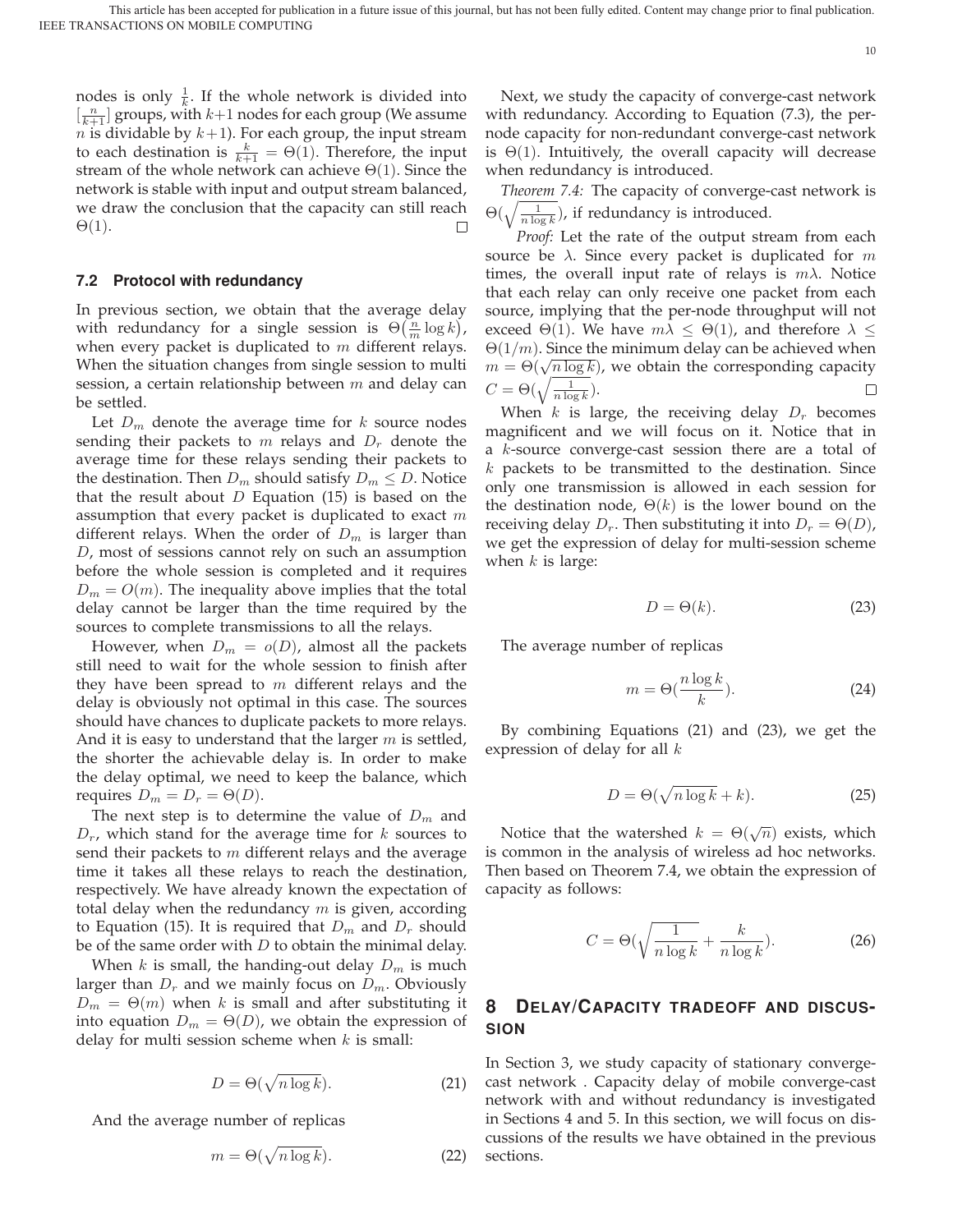| Network       | Per-node Capacity            | Delay                                        |
|---------------|------------------------------|----------------------------------------------|
| unicast       | $\Theta(1/\sqrt{n \log n})$  | $\Theta(\sqrt{n/\log n})$                    |
| multicast     | $\Theta(1/\sqrt{nk \log n})$ | $\Theta(\sqrt{n/\log n})$                    |
| converge-cast | $\Theta(1/\sqrt{n \log n})$  | $\overline{\Theta(\max(\sqrt{n/\log n},k))}$ |
|               |                              |                                              |

TABLE 1 Summary of the results for stationary networks.

#### **8.1 Discussion on stationary network**

The capacity of stationary converge-cast network is The Capacity of stationary converge-cast hetwork is<br> $Θ(1/\sqrt{n \log n})$ . Some comparison between this result and that of unicast [3] multicast [5] is shown in Table 1 that of unicast [3], multicast [5] is shown in Table 1.

We can see the capacity of converge-cast is the same as that of unicast. This is because each single packet is still transmitted as unicast transmission in converge-cast pattern, while the multicast pattern requires each packet transmitted to  $k$  different receivers. Such replication requires more redundancy and therefore decreases the requires more redundancy and therefore capacity of multicast by a factor of  $\sqrt{k}$ .

For the delay, we can see when  $k$  is small, the delay of the three traffic patterns are all  $\Theta(n/\log n)$ . This is because delay is mainly determined by the number of hops required for a packet to finish the transmission and the number of hops of stationary random ad hoc network is bounded by  $\Theta(n/\log n)$ , regardless of the traffic pattern.

When  $k$  is large, the delay of converge-cast will be bounded by  $k$  itself, and is no longer bounded by the number of hops. Since the destination can receive only one packet in each time slot, therefore at least  $k$  time slots are needed to receive  $k$  packets.

#### **8.2 Discussion on mobile network**

The capacity and delay tradeoffs between the 2-hop relay algorithm without and with redundancy are summarized in Table 2 and we also make some comparisons between this result and those of unicast [1] and multicast [2].

Compared to unicast without redundancy, we notice that the per-node capacity does not change, namely  $\Theta(1)$ . This is mainly because  $k$  sources and one destination are randomly selected among  $n$  nodes in the network. So the transmission pairs are also randomly selected on average in a certain time slot. Therefore the network can be treated as a unicast network. The delay is better than the simple extension of k unicasts  $\Theta(kn)$ . This is because the destination has more chances to meet a packet among  $k$  packets than to meet the only packet in the whole network.

When redundancy is used with 2-hop scheme, the pernode capacity has little increment. The explanation is that the number of replicas is smaller than that of unicast to reach the optimal delay. When the number of replicas decreases, the degree of redundancy also decreases, and thus increases the capacity. The delay is also smaller than direct  $k$  unicast, as we have expected.

For comparison with multicast, without redundancy, we notice that the per-node capacity is  $k$  times larger. That is mainly because  $k$  packets in converge-cast are entirely different while  $k$  receivers ask for same packets in multi-cast problem, which can only be treated as one valid packet, and therefore achieves a  $k$ -time increment. When considering delay, we notice that they are the same, namely  $\Theta(n \log k)$ , which indicates that the converge-cast transmission can be treated as a reversed multicast transmission when no redundancy is used. When the degree of redundancy is low, the interference between transmission pairs will be small enough to be treated approximate to that of multicast. When we consider all the transmissions in a single session are changed in direction, the whole session becomes a converge-cast session, and the delay still holds.

When redundancy is used in this case, the convergecast network can no longer be treated as a reversed multicast network any more. We notice that the per-node capacity is lower than  $k$  times of that of the multicast. The explanation is that the converge-cast network creates  $k$  times more replicas in each session than the multicast network, and therefore consumes the per-node capacity by interference. As for the delay, the multicast is also better than converge-cast, which can also be explained by interference. All such comparisons coincide with our expectations.

Then we come to the tradeoff between delay and capacity. According to Equation (25) and Theorem 7.4, both delay and capacity have inverse proportion relation with the degree of redundancy  $m$ . When  $m$  is in the valid interval, we can obtain different capacity and delay by adjusting  $m$ . If we eliminate  $m$  in both expression by determining the ratio  $delay/capacity$ , we can see the tradeoff. For converge-cast networks, we have the following tradeoff

$$
delay/capacity \ge \Theta(n \log k) \tag{27}
$$

The ratio is equal to  $k$  times the tradeoff of multicast  $O(nk \log k)$ , and better than directly extending k unicast  $\Theta(nk)$ .

In summary, the performance of converge-cast networks is better than directly extending result of that of unicast networks, which is quite reasonable as it stands. Since we increase the amount of information by k times, the converge-cast network achieves a larger capacity than multicast network. However, when discarding the increment of  $k$ , we see that the multicast network is better than the converge-cast network. This is quite reasonable if we consider all the  $k$  packets in the same session combined into one big packet.

# **8.3 Comparison between stationary and mobile networks**

There are two reasons why we introduce mobility into wireless ad hoc network. The first reason is that nodes are required to move in some applications. One such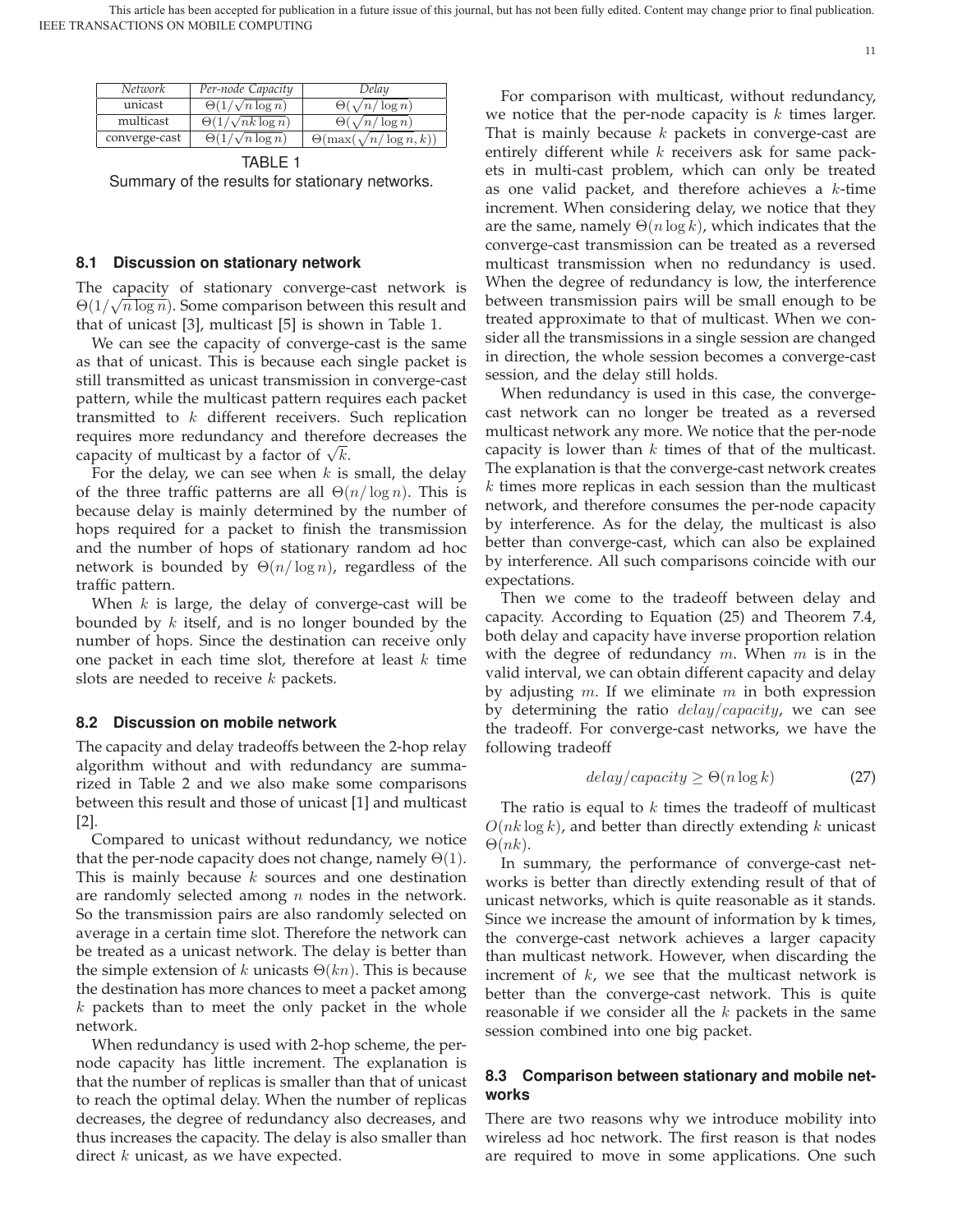| Traffic           | <i>Scheme</i>                               | Capacity                                                                | Delay                                           |  |
|-------------------|---------------------------------------------|-------------------------------------------------------------------------|-------------------------------------------------|--|
| converge-<br>cast | w.o red 2-hop<br>w. red 2-hop               | $\Theta(1)$<br>$\frac{k}{n \log k}$<br>$\Theta$<br>$\frac{1}{n \log k}$ |                                                 |  |
| uni-<br>cast      | w.o. red<br>w. red 2-hop<br>w. red $k$ -hop | O(1)<br>$O(1/\sqrt{n})$<br>$O(1/(n \log n))$                            | O(n)<br>$O(\sqrt{n})$<br>$O(\log n)$            |  |
| multi-<br>cast    | w.o. red 2-hop<br>w. red 2-hop              | $\Theta(1/k)$<br>$\Omega(1/(k\sqrt{n\log k}))$                          | $\Theta(n \log k)$<br>$\Theta(\sqrt{n \log k})$ |  |

TABLE 2 Summary of results for mobile networks.

example is the active observing sensor networks. Compared with passive observing sensor networks, the sensors actively travel around to search for information. The second reason is that mobility improves the performance of the network, such as capacity and connectivity. In [6], the author showed that mobility can increase the scale of per-node capacity up to  $\Theta(1)$ .

Similar to unicast and multicast networks, in converge-cast network, mobility can also be used to increase capacity, as is shown in Tables 1 and 2.

## **8.4 Discussion about redundancy**

Redundancy is an important concept in both static and mobile wireless ad hoc network . In static ad hoc networks, the redundancy is used to establish a transmission route between one node and its remote destination. Such redundancy is necessary since the transmission range cannot be very large due to the need to avoid mutual interference. Under multicast pattern, we can even combine some edges together and build a spanning tree to reduce the redundancy. In mobile networks, redundancy helps reduce the delay by providing greater chances for the destination to catch its packet. Since the total delay also includes the time for the source to make a certain number of replicas, the optimal delay happens when the scale of hand-out delay is the same as the total delay.

On the other hand, redundancy decreases packet delay at the cost of capacity. That is because the overall capacity is fixed when the network is settled. The larger the redundancy, the less the efficient throughput and such relationship exists in both stationary and mobile ad hoc networks. The difference is that the non-redundancy throughput are  $\Theta(\frac{1}{\log n})$  and  $\Theta(1)$  for stationary and mo-<br>bile schemes respectively. The factor of  $\Theta(\log n)$  results bile schemes respectively. The factor of  $\Theta(\log n)$  results from the randomness of interference.

# **8.5 Summary**

We make a conclusion of the results of hops, redundancy, delay and capacity and their relationship in all kinds of ad hoc network in Table 3. And several summarizations are shown as below.

• **Hops:** The number of hops is controlled by the transmission range in the stationary pattern and

can be artificially determined in the *i.i.d* mobility pattern. Therefore, we find that the number of hops are all  $\Theta(\sqrt{n}/\log n)$  in stationary networks. For the *i.i.d* mobility pattern, the discussion on 2-hop is enough. 2-hop strategy stands for redundancy strategy, whose transmission depends on both mobility and data copy. This algorithm is first proposed in [1] and extensively deployed in MANET. In [28], its features are well studied under various mobility models and our 2-hop scheme is also similar to the previous case.

- **Redundancy:** The redundancy is the deterministic factor that influences the capacity. In the stationary pattern, the redundancy mainly depends on the number of hops. In the mobile pattern, the redundancy depends on the data copies and the number of replicas is controlled by scheduling scheme to maintain the minimum tolerated delay.
- **Capacity:** The capacity here is per-node capacity, which mainly depends on redundancy. We can see in the stationary pattern that the capacity can be obtained by dividing  $\Theta(1/\log n)$  with redundancy. However, in the mobile pattern, the ratio of *redundancy* to *capacity* is  $\Theta(1)$ , which is better than that of stationary pattern.
- **Delay:** The delay depends on the number of hops in the stationary pattern, and is controlled by redundancy in the mobile pattern, but with inverse proportion relation. The ratio of delay-capacity tradeoff  $delay/capacity$  is in fact the reflection of inverse relation between delay and redundancy.

# **9 CONCLUSION AND FUTURE WORK**

In this paper, we study the capacity, delay and their tradeoffs in k-source converge-cast networks. We consider both stationary and mobile networks. For stationary network, we compare our result with that in unicast networks [3] and multicast networks [5]. We find that the per-node capacity is the same as that of unicast. We also show that the essential key that controls the capacity is the redundancy, with inverse relationship. Convergecast network has the same redundancy as the unicast, and thus the same capacity.

For mobile networks, we only analyze the i.i.d mobility model. Our analysis is also divided into two parts: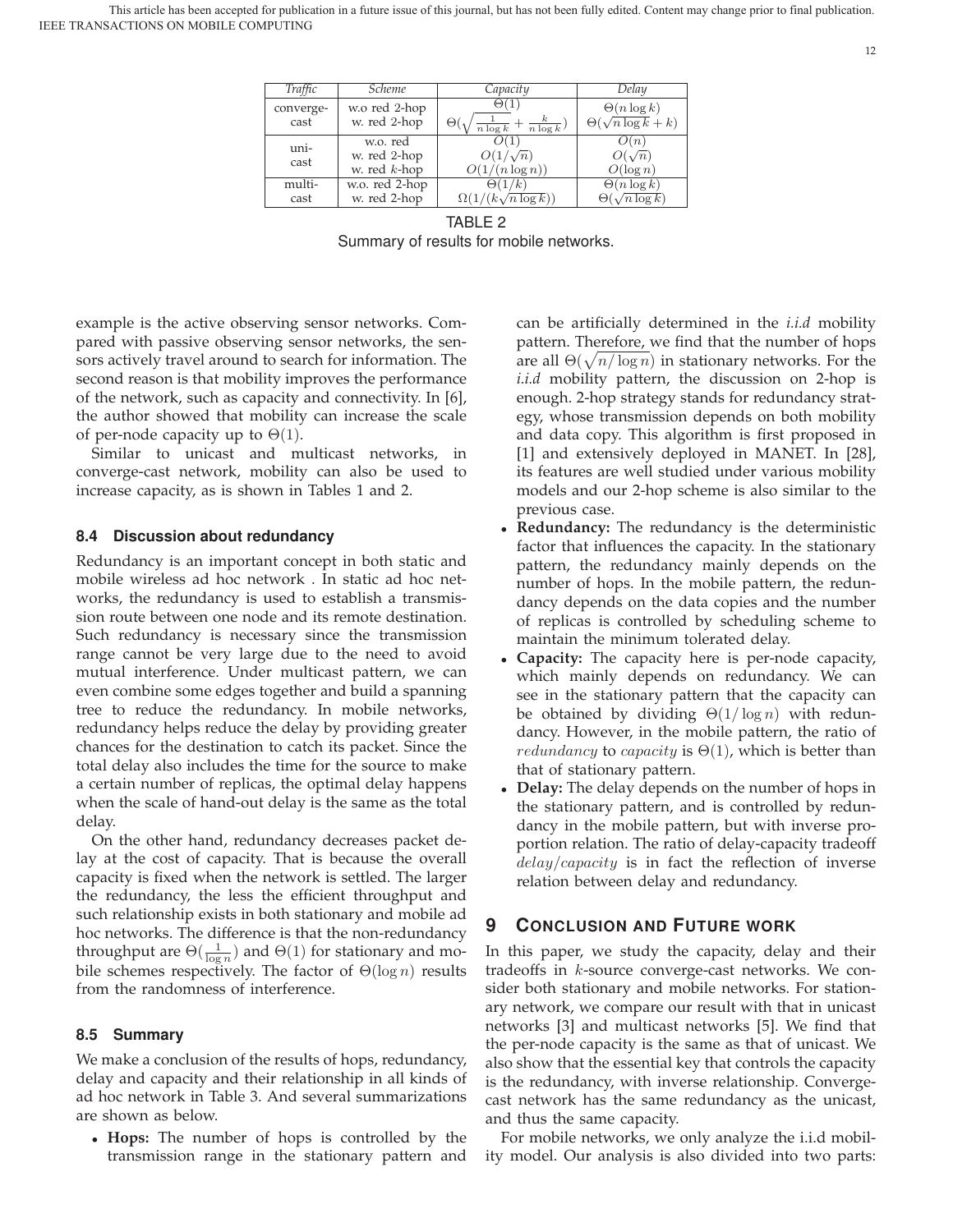IEEE TRANSACTIONS ON MOBILE COMPUTING This article has been accepted for publication in a future issue of this journal, but has not been fully edited. Content may change prior to final publication.

| Mobility   | Traffic pattern | Hops                            | Redundancy                                          | Capacity                                                   | Delay                           | Delay/Capacity      |
|------------|-----------------|---------------------------------|-----------------------------------------------------|------------------------------------------------------------|---------------------------------|---------------------|
| stationary | unicast         | $\frac{n}{\log n}$<br>$\Theta($ | $\frac{n}{\log n}$<br>$\Theta(\sqrt{2})$            | $\Theta({\bf k})$<br>$\overline{n \log n}$                 | $\frac{n}{\log n}$<br>$\Theta($ | $\Theta(n)$         |
| stationary | multicast       | $\frac{n}{\log n}$<br>$\Theta($ | $\frac{kn}{\log n}$<br>$\Theta(\sqrt{2})$           | $\Theta(\sqrt{2})$<br>$\frac{1}{nk \log n}$                | $\frac{n}{\log n}$<br>$\Theta($ | $\Theta(\sqrt{kn})$ |
| stationary | converge-cast   | $\frac{n}{\log n}$<br>$\Theta($ | $\frac{n}{\log n}$<br>$\Theta(\sqrt{2})$            | $\Theta(\sqrt{2})$<br>$\frac{1}{n \log n}$                 | $\frac{n}{\log n}$<br>$\Theta$  | $\Theta(n)$         |
| i.i.d      | unicast         |                                 |                                                     | $\Theta(1)$                                                | $\Theta(n)$                     | $\Theta(n)$         |
| i.i.d      | unicast         | $\overline{2}$                  | $\Theta(\sqrt{n})$                                  | $\Theta(\sqrt{\frac{1}{n}})$                               | $\Theta(\sqrt{n})$              | $\Theta(n)$         |
| i.i.d      | unicast         | $\Theta(\log n)$                | $\Theta(n \log n)$                                  | $\Theta(\frac{1}{n \log n})$                               | $\Theta(\log n)$                | $\Theta(n)$         |
| i.i.d      | multicast       |                                 | $\kappa$                                            | $\Theta(\frac{1}{k})$                                      | $\Theta(n \log k)$              | $\Theta(kn\log k)$  |
| i.i.d      | multicast       | $\overline{2}$                  | $\Theta(\sqrt{n \log k} + k)$                       | $\Theta($<br>$\sqrt{n \log k + k}$                         | $\Theta(\sqrt{n \log k})$       | $\Theta(n \log k)$  |
| i.i.d      | converge-cast   |                                 |                                                     | $\Theta(1)$                                                | $\Theta(n \log k)$              | $\Theta(n \log k)$  |
| i.i.d      | converge-cast   | $\overline{2}$                  | $\Theta(\min(\sqrt{n \log k}, \frac{n \log k}{k}))$ | $\Theta$<br>$\overline{n \log k}$<br>$\overline{n \log k}$ | $\Theta(\sqrt{n}\log k + k)$    | $\Theta(n \log k)$  |
|            |                 |                                 |                                                     |                                                            |                                 |                     |

TABLE 3

Comparison of redundancy, delay and capacity

the delay of the single-session and the multi-session. For the single-session problem, we mainly discuss the delay, with either 1-hop or 2-hop protocol, and find that 2-hop without redundancy cannot help to improve delay and bears no difference with the 1-hop protocol. The packet delay can be decreased only when packet redundancy is introduced in the network. For the multisession problem, we also discuss both schemes with and without redundancy. The capacity delay tradeoff achieved is much better than direct extension of unicast problem, but worse than  $k$ -destination multi-cast network.

For future work, we will take into account the multihop transmission schemes and the effect of different mobility patterns, such as random walk pattern and slow mobility pattern.

# **ACKNOWLEDGMENT**

We deeply appreciate the valuable and constructive comments from the anonymous reviewers, and editor. This work is supported by the National Basic Research Program of China (973 Program) (No. 2011CB302701), NSF China (No. 60832005); China Ministry of Education Fok Ying Tung Fund (No. 122002); Qualcomm Research Grant. National Key Project of China (2009ZX03003-006- 03, 2010ZX03003-001-01); National High tech grant of China (2009AA01Z248).

#### **REFERENCES**

- [1] M. J. Neely, and E. Modiano, "*Capaicty and delay tradeoffs for ad hoc mobile networks*," IEEE Transactions on Information Theory, vol. 51, no. 6, pp. 1917-1937, Jun. 2005.
- [2] X. Wang, W. Huang, S. Wang, J. Zhang, C. Hu, "*Delay and Capacity Tradeoff Analysis for MotionCast*", in IEEE/ACM Transactions on Networking, no. 99, 2011. DOI: 10.1109/TNET.2011.2109042
- [3] P. Gupta and P. R. Kumar, "*The capacity of wireless networks*," IEEE Transactions on Information Theory, vol. 46, no. 2, pp. 388-404, Mar. 2000.
- [4] F. Xue and P. Kumar, "*Scaling laws for ad-hoc wireless networks: An information theoretic approach*," Now Publishers Inc. 2006.
- [5] X.-Y. Li, S.-J. Tang, and O. Frieder. "*Multicast capacity for large scale wireless ad hoc networks*," In ACM Mobicom'07 Montral, Qubec, Canada, Sept. 2007
- [6] M. Grossglauser and D. N. C. Tse, "*Mobility increases the capacity of ad hoc wireless networks*," IEEE/ACM Transactions on Networking, vol. 10, no. 4, pp. 477-486, Aug. 2002.
- [7] X. Lin and N. B. Shroff, "*The fundamental capacity-delay tradeoff in large mobile wireless* <sup>T</sup>echnical Report, 2004. Available at http://cobweb.ecn.purdue.edu/ linx/papers.html
- [8] S. Shakkottai, X. Liu, and R. Srikant, "*The multicast capacity of large multihop wireless networks*," in ACM MobiHoc'07, Montral Qubec, Canada, Sept. 2007.
- [9] S. Zhou and L. Ying. "*On delay constrained multicast capacity of large-scale mobile ad-hoc networks*," in Proc. INFOCOM 2010 mini-conference, San Diego, CA, 2010
- [10] P. Li, Y. Fang, and J. Li, "*Throughput, delay, and mobility in wireless ad hoc networks*," In Proc. INFOCOM 2010, San Diego, CA, 2010.
- [11] X.-Y. Li, S.-J. Tang, and O. Frieder. "*Multicast capacity for large scale wireless ad hoc networks*," In ACM Mobicom 2007, Montreal Quebec, Canada, Sept. 2007.
- [12] L.-L. Xie and P. R. Kumar, "*On the path-loss attenuation regime for positive cost and linear scaling of transport capacity in wireless networks*," IEEE Transactions on Information Theory, vol. 52, no. 6, pp. 2313-2328, Jun. 2006.
- [13] X. Lin, G. Sharma, R. R. Mazumdar, and N. B. Shroff, "*Degenerate delay-capacity trade-offs in ad hoc networks with Brownian mobility*," Joint Special Issue of IEEE Transactions on Information Theory and IEEE/ACM Transactions on Networking on Networking and Information Theory, vol. 52, no. 6, pp. 2777-2784, Jun. 2006.
- [14] G. Sharma and R. Mazumdar,"*Scaling laws for capacity and delay in wireless ad hoc networks with random mobility*," in 2004 IEEE International Conference on Communications, 2004.
- [15] J. Mammen and D. Shah, "*Throughput and delay in random wireless networks with restricted mobility*," IEEE Trans. Inform. Theory, vol. 53, no. 3, pp. 1108-1116, Mar. 2007.
- [16] G. Zhang, Y. Xu, X. Wang, M. Guizani, "*Capacity of Hybrid Wireless Networks with Directional Antenna and Delay Constraint*", in IEEE Transactions on Communications, vol 58, no. 7, pp: 2097-2106, 2010.
- [17] S. Shakkottai, X. Liu, and R. Srikant, "*The multicast capacity of large multihop wireless networks*," in ACM MobiHoc'07 Montral, Qubec, Canada, Sept. 2007.
- [18] L. Ying, S. Yang, and R. Srikant, "*Coding achieves the optimal delay-throughput tradeoff in mobile ad hoc networks: A hybrid*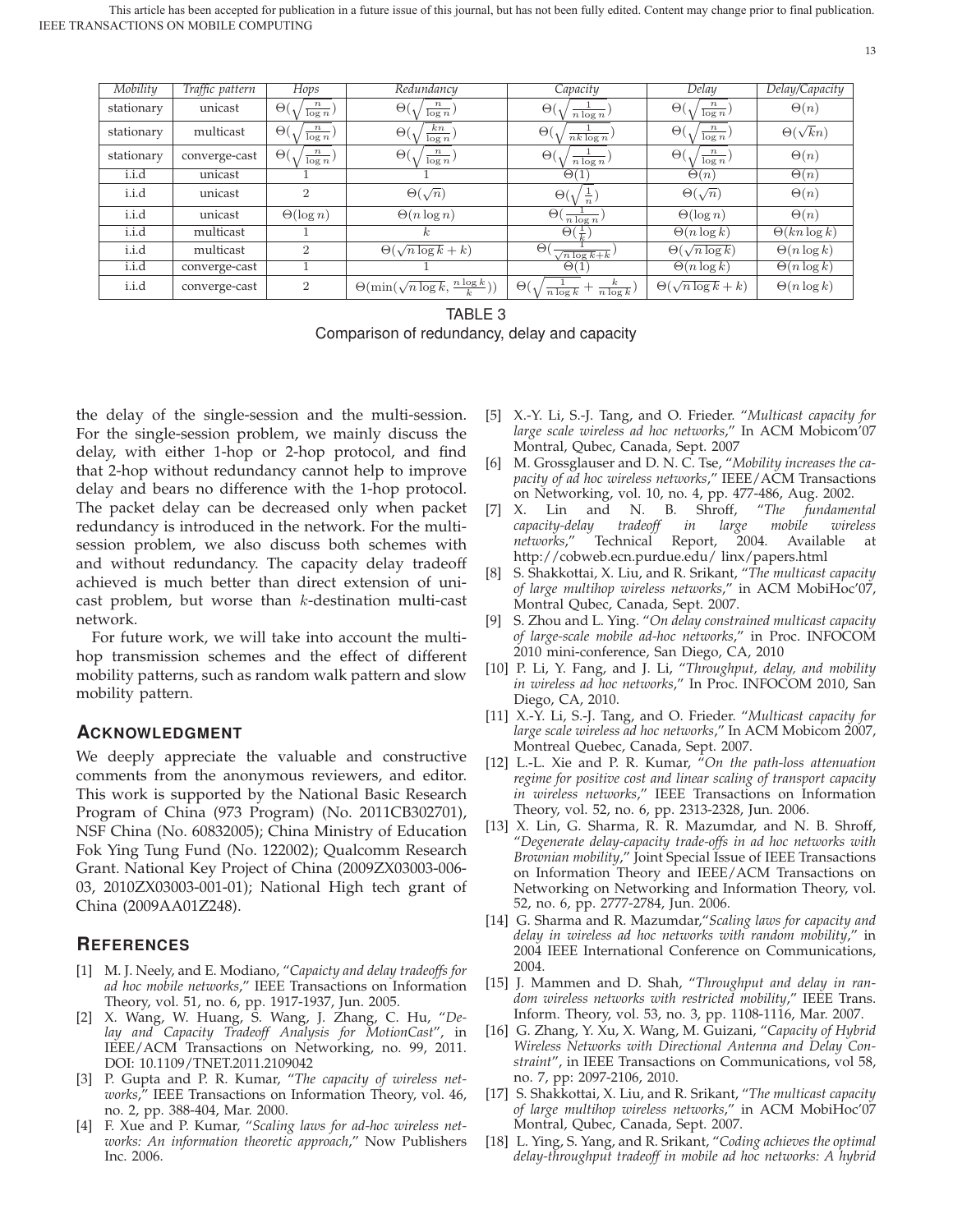*random walk model with fast mobiles*," in Proc. Information Theory and Applications Workshop (ITA), 2007.

- [19] U. Lee, S.-Y. Oh, K.-W. Lee, and M. Gerla,"*Relaycast: Scalable multicast routing in delay tolerant networks*," ACM ICNP'08,Orlando, Florida, October 19-22, 2008.
- [20] L. Ying, S. Yang, and R. Srikant,"*Optimal delay-throughput trade-offs in mobile ad-hoc networks*," IEEE Trans. Inform. Theory, vol. 9, no. 54, pp. 4119-4143, Sept. 2008.
- [21] X. Wang, Y. Bei, Q. Peng, L. Fu, "*Speed Improves Delay-Capacity Tradeoff in MotionCast*," in IEEE Transactions on Parallel and Distributed Systems, No. 99. 2011. DOI: 10.1109/TPDS.2010.126
- [22] S. Toumpis and A. J. Goldsmith, "*Large wireless networks under fading, mobility, and delay constraints*," in Proc. IEEE INFOCOM'04, HongKong, Mar. 2004.
- [23] A. El-Gamal, J. Mammen, B. Prabhakar, and D. Shah, "*Optimal throughput-delay scaling in wireless networks - part I: The fluid model*," IEEE Trans. Inform. Theory, vol. 52, no. 6, pp. 2568-2592, Jun. 2006.
- [24] A. El-Gamal, J. Mammen, B. Prabhakar, and D. Shah, "*Optimal throughput-delay scaling in wireless networks -part II:Constant-size packets*," IEEE Trans. Inform. Theory, vol. 52, no. 11, pp. 5111-5116, Nov. 2006.
- [25] P. Zhang,  $\tilde{C}$ . M. Sadler, S. A. Lyon, and M. Martonosi, "*Hardware design experiences in zebranet,*" in Proc. ACM SenSys 2004, NY, USA.
- [26] M. Zhao, M. Ma and Y. Yang, *"Mobile data gathering with space-division multiple access in wireless sensor networks,"* in Proc. IEEE INFOCOM 2008, Phoenix, Arizona, Apr. 2008.
- [27] K. Ota, M. Dong and X. Li*"TinyBee: Mobile-Agent-Based Data Gathering System in Wireless Sensor Networks"* in Proc. IEEE International Conference on NAS, 2009, Hunan, China.
- [28] L. Ying, S. Yang and R. Srikant. "*Optimal Delay-Throughput Trade-Offs in Mobile Ad Hoc Networks*," In IEEE Transactions on Information Theory, Vol. 54, No. 9, Sept. 2008.
- [29] M. Garetto, P. Giaccone, E. Leonardi, "*Capacity Scaling in Ad Hoc Networks with Heterogeneous Mobile Nodes: the Supercritical Regime*", IEEE/ACM Transactions on Networking, Vol.17, No.5, pp.1522-1535, Oct. 2009.
- [30] M. Garetto, P. Giaccone, E. Leonardi, "*Capacity Scaling in Ad Hoc Networks with Heterogeneous Mobile Nodes: the Subcritical Regime*", ACM/IEEE Transactions on Networking, Vol.17, No.6, pp.1888-1901, ISSN: 1063-6692, Dec. 2009.
- [31] D. Ciullo, V. Martina, M. Garetto, E. Leonardi, "*Impact of Correlated Mobility on Delay-Throughput Performance in Mobile Ad-Hoc Networks*", in Proc. INFOCOM 2010, San Diego, Mar. 2010.



**Xinbing Wang** received the B.S. degree (with hons.) from the Department of Automation, Shanghai Jiaotong University, Shanghai, China, in 1998, and the M.S. degree from the Department of Computer Science and Technology, Tsinghua University, Beijing, China, in 2001. He received the Ph.D. degree, major in the Department of electrical and Computer Engineering, minor in the Department of Mathematics, North Carolina State University, Raleigh, in 2006. Currently, he is an associate professor in the Depart-

ment of Electronic Engineering, Shanghai Jiaotong University, Shanghai, China. His research interests include resource allocation and management in mobile and wireless networks, TCP asymptotics analysis, wireless capacity, cross layer call admission control, asymptotics analysis of hybrid systems, and congestion control over wireless ad hoc and sensor networks. Dr. Wang has been a member of the organizing committees of several conferences including IEEE INFOCOM 2011, IEEE ICC 2011, IEEE Globecom 2011.



**Luoyi Fu** received her B. E. degree in Electronic Engineering from Shanghai Jiao Tong University, China, in 2009. She is currently working with Prof. Xinbing Wang toward the Master degree in Department of Electronic Engineering in Shanghai Jiao Tong University. Her research of interests are in the area of scaling laws analysis in wireless networks.



**Xiaohua Tian** received his B.E. and M.E. degrees in communication engineering from Northwestern Polytechnical University, Xi'an, China, in 2003 and 2006, respectively. He received the Ph.D. degree in the Department of Electrical and Computer Engineering (ECE), Illinois Institute of Technology (IIT), Chicago, in Dec. 2010. He is currently a research associate in Department of Electronic Engineering in Shanghai Jiaotong University, China. His research interests include application-oriented networking,

Internet of Things and wireless networks. He serves as a Technical Program Committee member for Communications QoS, Reliability, and Modeling Symposium (CQRM) of GLOBECOM 2011 and the 6th International Conference on Wireless Algorithms, Systems, and Applications (WASA 2011).



**Yuanzhe Bei** received his B. E. degree in Electronic Engineering from Shanghai Jiao Tong University, China, in 2009. His research interests are in the area of asymptotic analysis of capacity and connectivity in wireless ad-hoc network.



**Qiuyu Peng** is currently pursuing his B.E. degree of Electronic Engineering in Shanghai Jiao Tong University, China and working with Prof. Xinbing Wang in Institute of Wireless Communication Technology of Shanghai Jiao Tong University. His research interests are in the area of asymptotic analysis of capacity and connectivity in wireless ad-hoc network.



**Xiaoying Gan** received her Ph. D degrees in Electronic Engineering from Shanghai Jiao Tong University, Shanghai, China in 2006. She is currently with Institute of Wireless Communication Technology, at Department of Electronic Engineering, Shanghai Jiao Tong University (SJTU), where she is a Lecturer. From 2009 to 2010, she worked as a visiting researcher at California Institute for Telecommunications and Information Technology (Calit2), University of California San Diego, CA, U.S. Her current research interests

concern cognitive network, software defined radio, dynamic radio resource management and cellular system optimization.